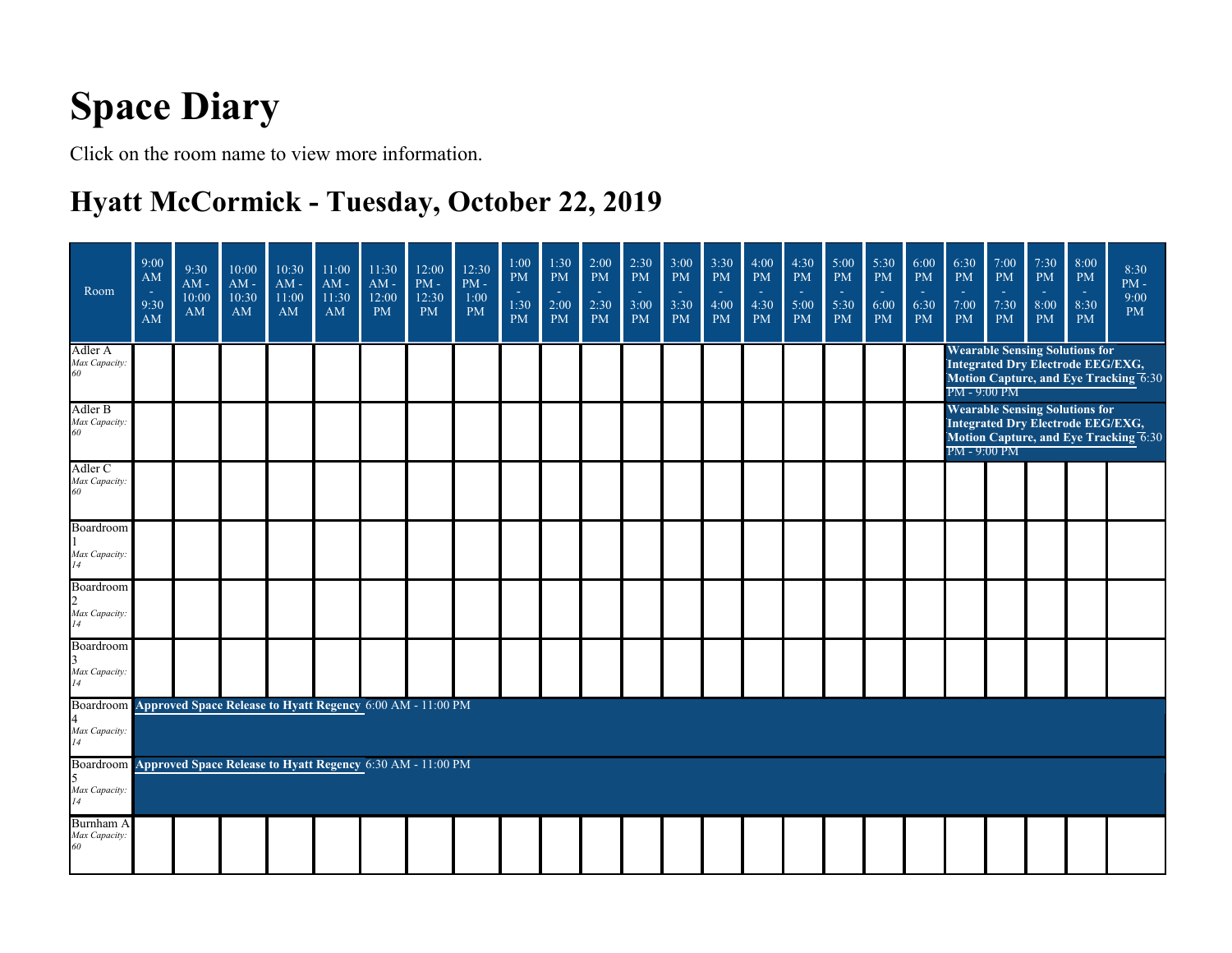| $\begin{array}{l} {\rm Burnham~B} \\ {\it Max~ Capacity:} \\ 60 \end{array}$ |  |  |  |  |  |  |  |  |  |  |  |  |
|------------------------------------------------------------------------------|--|--|--|--|--|--|--|--|--|--|--|--|
| Burnham C<br>Max Capacity:<br>60                                             |  |  |  |  |  |  |  |  |  |  |  |  |
| Clark A<br>Max Capacity:<br>60                                               |  |  |  |  |  |  |  |  |  |  |  |  |
| Clark B<br>Max Capacity:<br>60                                               |  |  |  |  |  |  |  |  |  |  |  |  |
| Clark C<br>Max Capacity:<br>60                                               |  |  |  |  |  |  |  |  |  |  |  |  |
| DuSable A<br>Max Capacity:<br>60                                             |  |  |  |  |  |  |  |  |  |  |  |  |
| DuSable B<br>Max Capacity:<br>60                                             |  |  |  |  |  |  |  |  |  |  |  |  |
| DuSable C<br>Max Capacity:<br>60                                             |  |  |  |  |  |  |  |  |  |  |  |  |
| Erie<br>Max Capacity:<br>75                                                  |  |  |  |  |  |  |  |  |  |  |  |  |
| Field A<br>Max Capacity:<br>60                                               |  |  |  |  |  |  |  |  |  |  |  |  |
| Field B<br>Max Capacity:<br>60                                               |  |  |  |  |  |  |  |  |  |  |  |  |
| Field C<br>Max Capacity:<br>60                                               |  |  |  |  |  |  |  |  |  |  |  |  |
| Grant Park<br>A<br><i>Max Capacity:</i><br>140                               |  |  |  |  |  |  |  |  |  |  |  |  |
| Grant Park<br>B<br><i>Max Capacity:</i><br><sup>140</sup>                    |  |  |  |  |  |  |  |  |  |  |  |  |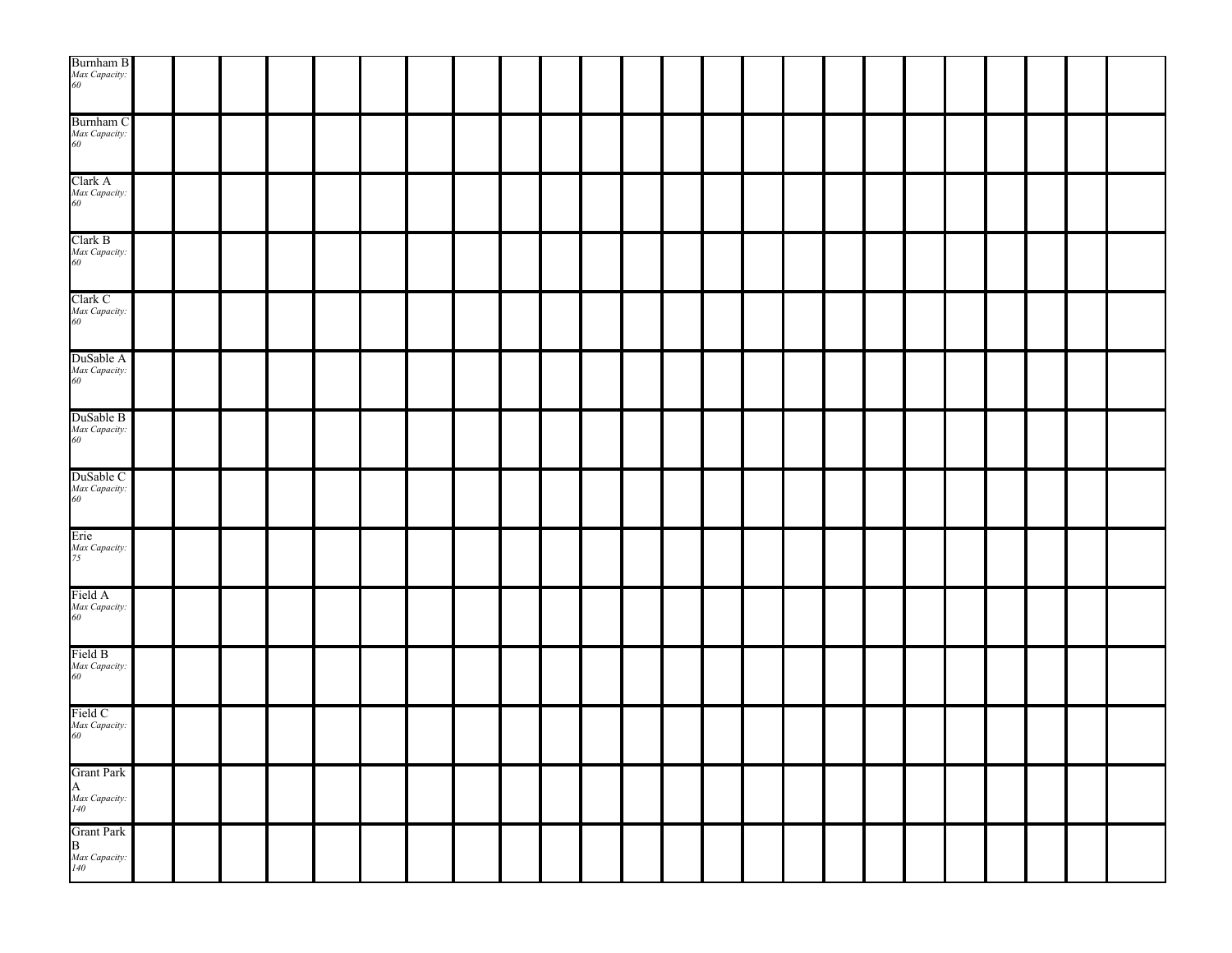| Grant Park<br>C<br>Max Capacity:<br>140          |  |                                                                                      |  |  |  |  |  |  |  |                    |  |                                                                         |
|--------------------------------------------------|--|--------------------------------------------------------------------------------------|--|--|--|--|--|--|--|--------------------|--|-------------------------------------------------------------------------|
| <b>Grant Park</b><br>D<br>Max Capacity:<br>140   |  |                                                                                      |  |  |  |  |  |  |  |                    |  |                                                                         |
| Huron<br>Max Capacity:<br>60                     |  | AIS Storage Thursday, October 17, 2019 10:30 AM - Thursday, October 24, 2019 4:00 PM |  |  |  |  |  |  |  |                    |  |                                                                         |
| Hyde Park<br>A<br>Max Capacity:<br>140           |  |                                                                                      |  |  |  |  |  |  |  |                    |  |                                                                         |
| Hyde Park<br>B<br>Max Capacity:<br>140           |  |                                                                                      |  |  |  |  |  |  |  |                    |  |                                                                         |
| Jackson<br>Park A<br>Max Capacity:<br>140        |  |                                                                                      |  |  |  |  |  |  |  | $-9:00$ PM         |  | <b>Long-term Memory Encoding and Connectome Decoding Meetup 6:30 PM</b> |
| Jackson<br>Park B<br><i>Max Capacity:</i><br>140 |  |                                                                                      |  |  |  |  |  |  |  | $-9:00 \text{ PM}$ |  | Long-term Memory Encoding and<br>Connectome Decoding Meetup 6:30 PM     |
| Jackson<br>Park C<br>Max Capacity:<br>140        |  |                                                                                      |  |  |  |  |  |  |  |                    |  |                                                                         |
| Jackson<br>Park D<br>Max Capacity:<br>140        |  |                                                                                      |  |  |  |  |  |  |  |                    |  |                                                                         |
| Lincoln<br>Boardroom<br>Max Capacity:<br>12      |  |                                                                                      |  |  |  |  |  |  |  |                    |  |                                                                         |
| Michigan<br>Max Capacity:<br>60                  |  | Charles River Meeting Oct. 22 8:30 AM - 6:00 PM                                      |  |  |  |  |  |  |  |                    |  |                                                                         |
| Millennium<br>Boardroom<br>Max Capacity:<br>12   |  |                                                                                      |  |  |  |  |  |  |  |                    |  |                                                                         |
| Ontario<br>Max Capacity:<br>68                   |  |                                                                                      |  |  |  |  |  |  |  |                    |  |                                                                         |
| Prairie A<br>Max Capacity:<br>100                |  | SfN Hotel Staff Office 6:00 AM - 9:00 PM                                             |  |  |  |  |  |  |  |                    |  |                                                                         |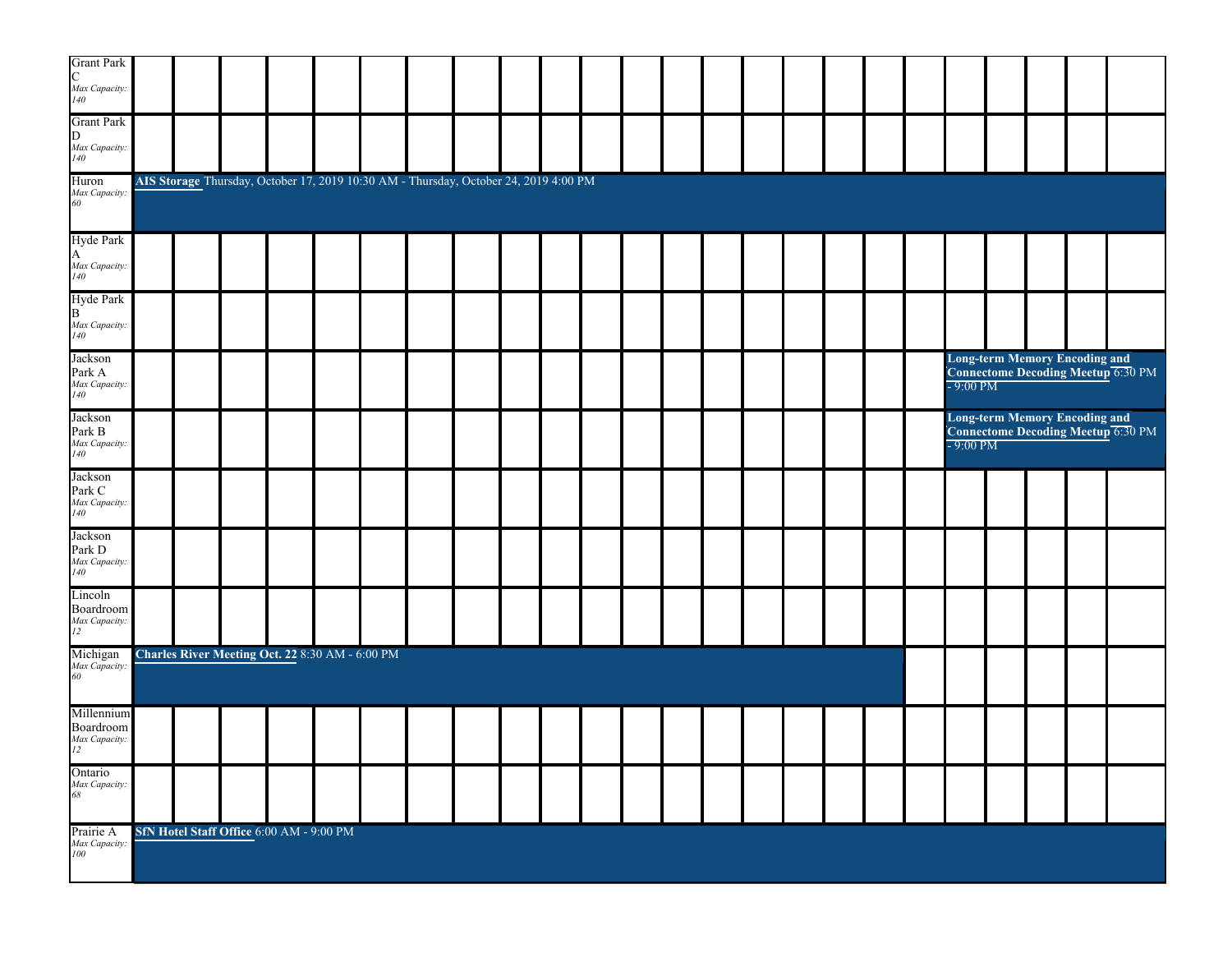| Prairie B<br>Max Capacity:<br>360                                       | $AM - 11:00 AM$ | <b>Committee on Committees 7:30</b>          |           |  |                                                 |  |  |  |  |                          |                                                         |  |  |                                                                                 |
|-------------------------------------------------------------------------|-----------------|----------------------------------------------|-----------|--|-------------------------------------------------|--|--|--|--|--------------------------|---------------------------------------------------------|--|--|---------------------------------------------------------------------------------|
| Regency A<br>Max Capacity:<br>448                                       |                 |                                              | $2:00$ PM |  | <b>SfN Program Committee Meeting 11:00 AM -</b> |  |  |  |  | $\overline{\mathrm{PM}}$ | <b>Graduate Student Reception Set Up 5:00 PM - 8:15</b> |  |  | <b>Graduate</b><br>Student <sup>-</sup><br>Reception<br>$8:30$ PM -<br>11:45 PM |
| Regency B<br>Max Capacity:<br>240                                       |                 |                                              | $2:00$ PM |  | <b>SfN Program Committee Meeting 11:00 AM -</b> |  |  |  |  | $\overline{\text{PM}}$   | Graduate Student Reception Set Up 5:00 PM - 8:15        |  |  | <b>Graduate</b><br>Student <sup>-</sup><br>Reception<br>$8:30$ PM -<br>11:45 PM |
| Regency C<br>Max Capacity:<br>155                                       |                 | Finance Committee Meeting 8:45 AM - 11:45 AM |           |  |                                                 |  |  |  |  | $\overline{\text{PM}}$   | <b>Graduate Student Reception Set Up 5:00 PM - 8:15</b> |  |  | <b>Graduate</b><br><b>Student</b><br>Reception<br>$8:30$ PM -<br>11:45 PM       |
| Regency D Finance Committee Meeting 8:45 AM - 11:45 AM<br>Max Capacity. |                 |                                              |           |  |                                                 |  |  |  |  | $\overline{\mathrm{PM}}$ | Graduate Student Reception Set Up 5:00 PM - 8:15        |  |  | <b>Graduate</b><br>Student <sup>-</sup><br>Reception<br>8:30 PM -<br>11:45 PM   |
| Regency E<br>Max Capacity.<br>155                                       |                 |                                              |           |  |                                                 |  |  |  |  | $\overline{\text{PM}}$   | Graduate Student Reception Set Up 5:00 PM - 8:15        |  |  | <b>Graduate</b><br>Student <sup>-</sup><br>Reception<br>$8:30$ PM -<br>11:45 PM |
| Superior<br>Max Capacity.<br>60                                         |                 |                                              |           |  |                                                 |  |  |  |  |                          |                                                         |  |  |                                                                                 |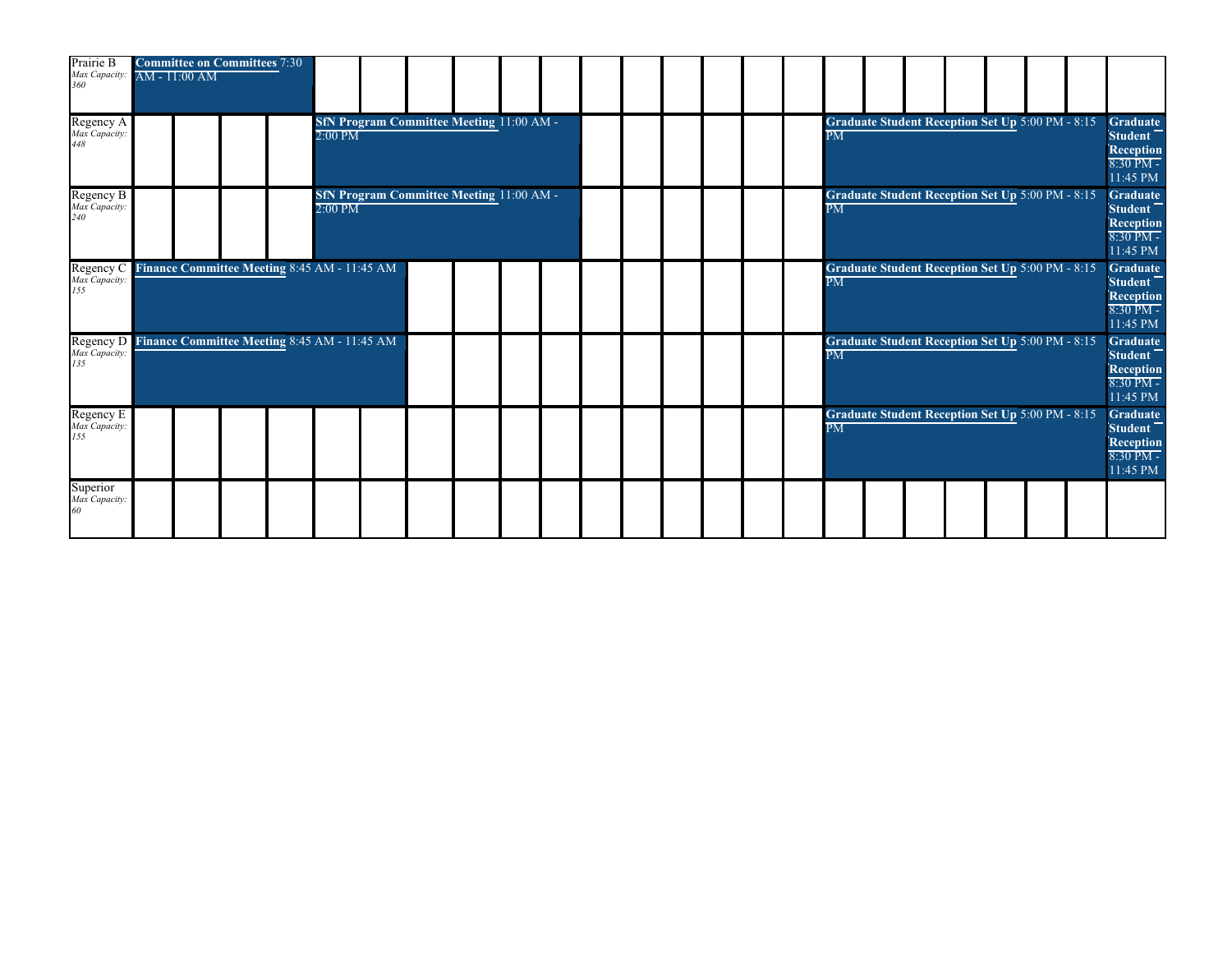## **Marquis - Tuesday, October 22, 2019**

| Room                                            | 9:00<br>AM<br>$\sim$<br>9:30<br>AM | 9:30<br>$\mathbf{AM}$ -<br>10:00<br><b>AM</b> | 10:00<br>$AM -$<br>10:30<br>AM       | 10:30<br>$AM -$<br>11:00<br>AM | 11:00<br>$AM -$<br>11:30<br>AM | 11:30<br>$AM -$<br>12:00<br><b>PM</b> | 12:00<br>$\mathrm{PM}$ -<br>12:30<br><b>PM</b> | 12:30<br>$\mathrm{PM}$ -<br>1:00<br><b>PM</b>                 | 1:00<br><b>PM</b><br>$\sim$<br>1:30<br>PM | 1:30<br><b>PM</b><br>У.<br>2:00<br><b>PM</b> | 2:00<br>PM<br>n.<br>2:30<br><b>PM</b> | 2:30<br>PM<br>п.<br>3:00<br><b>PM</b> | 3:00<br><b>PM</b><br>$\sim$<br>3:30<br><b>PM</b> | 3:30<br><b>PM</b><br>$\sim$<br>4:00<br><b>PM</b> | 4:00<br>PM<br>п.<br>4:30<br><b>PM</b> | 4:30<br>PM<br>п.<br>5:00<br><b>PM</b> | 5:00<br><b>PM</b><br>$\sim$<br>5:30<br><b>PM</b> | 5:30<br>$\mathrm{PM}$<br>$\sim$<br>6:00<br>PM | 6:00<br><b>PM</b><br>÷.<br>6:30<br><b>PM</b> | 6:30<br>PM<br>÷.<br>7:00<br><b>PM</b> | 7:00<br><b>PM</b><br>- 11<br>7:30<br><b>PM</b> | 7:30<br>$\mathbf{PM}$<br>$\sim$<br>8:00<br>$\mathbf{PM}$ | 8:00<br>PM<br>п.<br>8:30<br><b>PM</b> | 8:30<br>$\mathbf{PM}$<br>чe<br>9:00<br>PM |
|-------------------------------------------------|------------------------------------|-----------------------------------------------|--------------------------------------|--------------------------------|--------------------------------|---------------------------------------|------------------------------------------------|---------------------------------------------------------------|-------------------------------------------|----------------------------------------------|---------------------------------------|---------------------------------------|--------------------------------------------------|--------------------------------------------------|---------------------------------------|---------------------------------------|--------------------------------------------------|-----------------------------------------------|----------------------------------------------|---------------------------------------|------------------------------------------------|----------------------------------------------------------|---------------------------------------|-------------------------------------------|
| Algebra<br>Boardroom<br>Max Capacity: 12        |                                    |                                               |                                      |                                |                                |                                       |                                                |                                                               |                                           |                                              |                                       |                                       |                                                  |                                                  |                                       |                                       |                                                  |                                               |                                              |                                       |                                                |                                                          |                                       |                                           |
| Analysis<br>Max Capacity: 75                    |                                    |                                               |                                      |                                |                                |                                       |                                                |                                                               |                                           |                                              |                                       |                                       |                                                  |                                                  |                                       |                                       |                                                  |                                               |                                              |                                       |                                                |                                                          |                                       |                                           |
| Anthropology<br>Max Capacity: 61                |                                    |                                               |                                      |                                |                                |                                       |                                                |                                                               |                                           |                                              |                                       |                                       |                                                  |                                                  |                                       |                                       |                                                  |                                               |                                              |                                       |                                                |                                                          |                                       |                                           |
| Architecture<br>Max Capacity: 75                |                                    |                                               |                                      |                                |                                |                                       |                                                |                                                               |                                           |                                              |                                       |                                       |                                                  |                                                  |                                       |                                       |                                                  |                                               |                                              |                                       |                                                |                                                          |                                       |                                           |
| Astronomy<br>Max Capacity: 69                   |                                    |                                               |                                      |                                |                                |                                       |                                                |                                                               |                                           |                                              |                                       |                                       |                                                  |                                                  |                                       |                                       |                                                  |                                               |                                              |                                       |                                                |                                                          |                                       |                                           |
| <b>Biology</b><br>Max Capacity: 69              |                                    |                                               |                                      |                                |                                |                                       |                                                |                                                               |                                           |                                              |                                       |                                       |                                                  |                                                  |                                       |                                       |                                                  |                                               |                                              |                                       |                                                |                                                          |                                       |                                           |
| Calculus<br>Max Capacity: 90                    |                                    |                                               |                                      |                                |                                |                                       |                                                |                                                               |                                           |                                              |                                       |                                       |                                                  |                                                  |                                       |                                       |                                                  |                                               |                                              |                                       |                                                |                                                          |                                       |                                           |
| Culture<br>Max Capacity: 80                     |                                    |                                               | <b>AIS Storage 6:00 AM - 9:00 PM</b> |                                |                                |                                       |                                                |                                                               |                                           |                                              |                                       |                                       |                                                  |                                                  |                                       |                                       |                                                  |                                               |                                              |                                       |                                                |                                                          |                                       |                                           |
| <b>Great Lakes</b><br>A<br>Max Capacity:<br>182 |                                    |                                               |                                      |                                |                                |                                       | PM - 2:00 PM                                   | <b>Celebration of Women in</b><br>Neuroscience Luncheon T2:00 |                                           |                                              |                                       |                                       |                                                  |                                                  |                                       |                                       |                                                  |                                               |                                              |                                       |                                                |                                                          |                                       |                                           |
| <b>Great Lakes</b><br>B<br>Max Capacity:<br>260 |                                    |                                               |                                      |                                |                                |                                       | PM - 2:00 PM                                   | <b>Celebration of Women in</b><br>Neuroscience Luncheon T2:00 |                                           |                                              |                                       |                                       |                                                  |                                                  |                                       |                                       |                                                  |                                               |                                              |                                       |                                                |                                                          |                                       |                                           |
| <b>Great Lakes</b><br>C<br>Max Capacity:<br>260 |                                    |                                               |                                      |                                |                                |                                       |                                                |                                                               |                                           |                                              |                                       |                                       |                                                  |                                                  |                                       |                                       |                                                  |                                               |                                              |                                       |                                                |                                                          |                                       |                                           |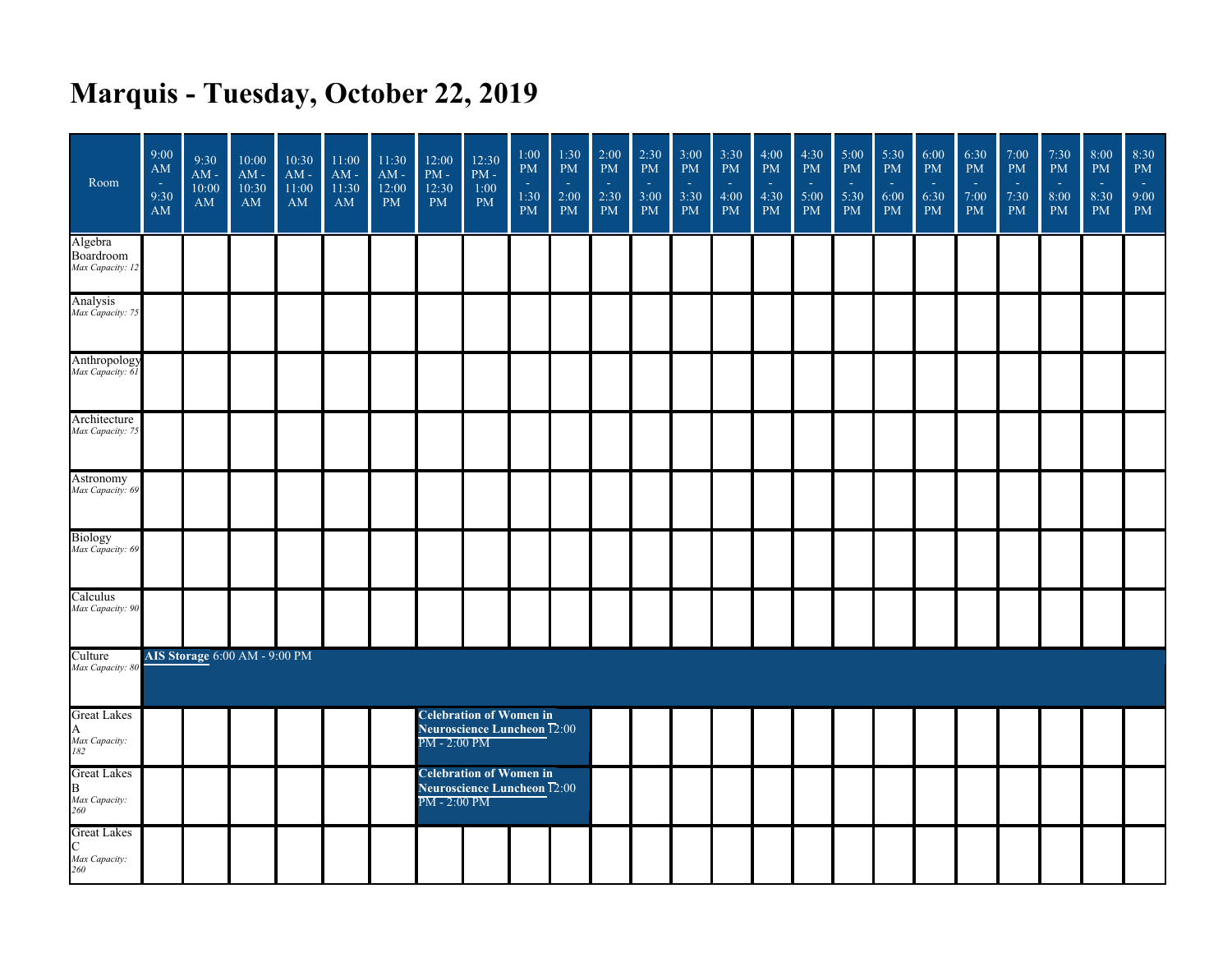| <b>Great Lakes</b><br>D.<br>Max Capacity:<br>429 |  |  |  |  |  |  |  |  |  |  |                                                                                         |  |  |
|--------------------------------------------------|--|--|--|--|--|--|--|--|--|--|-----------------------------------------------------------------------------------------|--|--|
| <b>Great Lakes</b><br>E<br>Max Capacity:<br>240  |  |  |  |  |  |  |  |  |  |  |                                                                                         |  |  |
| <b>Great Lakes F</b><br>Max Capacity:<br>320     |  |  |  |  |  |  |  |  |  |  |                                                                                         |  |  |
| <b>Great Lakes</b><br>G<br>Max Capacity:<br>320  |  |  |  |  |  |  |  |  |  |  |                                                                                         |  |  |
| Marina City<br>Max Capacity: 90                  |  |  |  |  |  |  |  |  |  |  |                                                                                         |  |  |
| Shedd A<br>Max Capacity: 75                      |  |  |  |  |  |  |  |  |  |  | The Science Bridge<br>and Middle Eastern<br>Neuroscientists Social<br>6:30 PM - 8:00 PM |  |  |
| Shedd B<br>Max Capacity: 75                      |  |  |  |  |  |  |  |  |  |  | The Science Bridge<br>and Middle Eastern<br>Neuroscientists Social<br>6:30 PM - 8:00 PM |  |  |
| Water Tower<br>A<br>Max Capacity:<br>110         |  |  |  |  |  |  |  |  |  |  |                                                                                         |  |  |
| <b>Water Tower</b><br>B<br>Max Capacity: 90      |  |  |  |  |  |  |  |  |  |  |                                                                                         |  |  |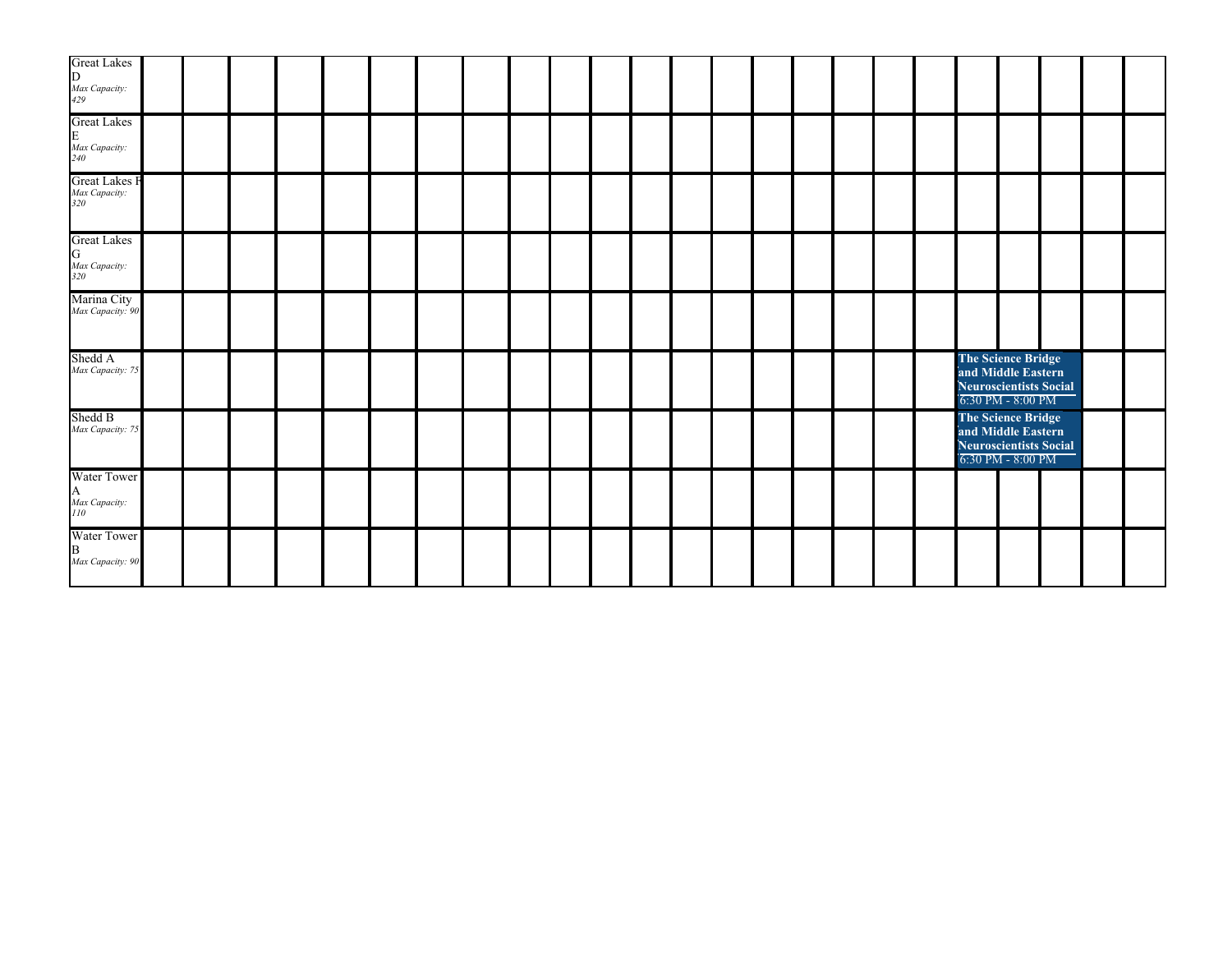## **Space Diary**

Click on the room name to view more information.

#### **McCormick Place - Tuesday, October 22, 2019**

| Room                                                                                 | $9:00 AM - 9:30$<br>AM                                                                           | 9:30<br>$AM -$<br>10:00<br>AM | 10:00<br>$AM -$<br>10:30<br>AM | 10:30<br>$AM -$<br>11:00<br>AM | 11:00<br>$AM -$<br>11:30<br>AM | 11:30<br>$AM -$<br>12:00<br><b>PM</b> | 12:00<br>$PM -$<br>12:30<br><b>PM</b> | 12:30<br>$PM -$<br>1:00<br><b>PM</b> | 1:00<br><b>PM</b><br>1:30<br><b>PM</b> | 1:30<br><b>PM</b><br>$\sim$<br>2:00<br><b>PM</b> | 2:00<br><b>PM</b><br>2:30<br><b>PM</b> | 2:30<br><b>PM</b><br>$\sim$<br>3:00<br><b>PM</b> | 3:00<br><b>PM</b><br>×.<br>3:30<br>PM | 3:30<br><b>PM</b><br>4:00<br><b>PM</b> | 4:00<br>PM<br>$\sim$<br>4:30<br><b>PM</b> | 4:30<br><b>PM</b><br>5:00<br>PM | 5:00<br><b>PM</b><br>5:30<br><b>PM</b> | 5:30<br><b>PM</b><br>$\sim$<br>6:00<br><b>PM</b> | 6:00<br><b>PM</b><br>×.<br>6:30<br>PM | 6:30<br><b>PM</b><br>7:00<br><b>PM</b> | 7:00<br>PM<br>$\sim$<br>7:30<br><b>PM</b> | 7:30<br><b>PM</b><br>$\sim$<br>8:00<br>PM | 8:00<br>$PM -$<br>8:30<br><b>PM</b> | 8:30<br>$\mathrm{PM}$ -<br>9:00<br><b>PM</b> |
|--------------------------------------------------------------------------------------|--------------------------------------------------------------------------------------------------|-------------------------------|--------------------------------|--------------------------------|--------------------------------|---------------------------------------|---------------------------------------|--------------------------------------|----------------------------------------|--------------------------------------------------|----------------------------------------|--------------------------------------------------|---------------------------------------|----------------------------------------|-------------------------------------------|---------------------------------|----------------------------------------|--------------------------------------------------|---------------------------------------|----------------------------------------|-------------------------------------------|-------------------------------------------|-------------------------------------|----------------------------------------------|
| AIS Storage -<br>Hall A<br>Max Capacity: 0                                           | AIS Storage Hall A Tuesday, October 15, 2019 12:00 PM - Wednesday, October 23, 2019 10:00 PM     |                               |                                |                                |                                |                                       |                                       |                                      |                                        |                                                  |                                        |                                                  |                                       |                                        |                                           |                                 |                                        |                                                  |                                       |                                        |                                           |                                           |                                     |                                              |
| All Meeting<br>Rooms and<br>Public Areas<br>Max Capacity: 0                          |                                                                                                  |                               |                                |                                |                                |                                       |                                       |                                      |                                        |                                                  |                                        |                                                  |                                       |                                        |                                           |                                 |                                        |                                                  |                                       |                                        |                                           |                                           |                                     |                                              |
| Art of NS -<br>Hall A<br>Max Capacity: 0                                             | Art of Neuroscience Friday, October 18, 2019 12:00 PM - Wednesday, October 23, 2019 5:00 PM      |                               |                                |                                |                                |                                       |                                       |                                      |                                        |                                                  |                                        |                                                  |                                       |                                        |                                           |                                 |                                        |                                                  |                                       |                                        |                                           |                                           |                                     |                                              |
| Artechouse<br>Exhibit - B1<br>Foyer<br>Max Capacity: 0                               | Artechouse Exhibit Saturday, October 19, 2019 9:00 AM - Wednesday, October 23, 2019 5:00 PM      |                               |                                |                                |                                |                                       |                                       |                                      |                                        |                                                  |                                        |                                                  |                                       |                                        |                                           |                                 |                                        |                                                  |                                       |                                        |                                           |                                           |                                     |                                              |
| Attendee<br>Services -<br>Hall A<br>Max Capacity: 0                                  | Attendee Services Saturday, October 19, 2019 8:00 AM - Wednesday, October 23, 2019 5:00 PM       |                               |                                |                                |                                |                                       |                                       |                                      |                                        |                                                  |                                        |                                                  |                                       |                                        |                                           |                                 |                                        |                                                  |                                       |                                        |                                           |                                           |                                     |                                              |
| Banner<br>Frames -<br>Grand<br>Concourse<br><b>Stairs</b><br>Max Capacity: 0         |                                                                                                  |                               |                                |                                |                                |                                       |                                       |                                      |                                        |                                                  |                                        |                                                  |                                       |                                        |                                           |                                 |                                        |                                                  |                                       |                                        |                                           |                                           |                                     |                                              |
| <b>Business</b><br>Office - Hall<br>A<br>Max Capacity: 0                             | Business Office Wednesday, October 16, 2019 10:30 AM - Wednesday, October 23, 2019 7:00 PM       |                               |                                |                                |                                |                                       |                                       |                                      |                                        |                                                  |                                        |                                                  |                                       |                                        |                                           |                                 |                                        |                                                  |                                       |                                        |                                           |                                           |                                     |                                              |
| CDS Office -<br>Hall A<br>Max Capacity: 0                                            | CDS Office Wednesday, October 16, 2019 8:00 AM - Wednesday, October 23, 2019 7:00 PM             |                               |                                |                                |                                |                                       |                                       |                                      |                                        |                                                  |                                        |                                                  |                                       |                                        |                                           |                                 |                                        |                                                  |                                       |                                        |                                           |                                           |                                     |                                              |
| Certificate of<br>Attendance -<br>West<br>Transportation<br>Lobby<br>Max Capacity: 0 | Certificate of Attendance Friday, October 18, 2019 2:00 PM - Wednesday, October 23, 2019 5:00 PM |                               |                                |                                |                                |                                       |                                       |                                      |                                        |                                                  |                                        |                                                  |                                       |                                        |                                           |                                 |                                        |                                                  |                                       |                                        |                                           |                                           |                                     |                                              |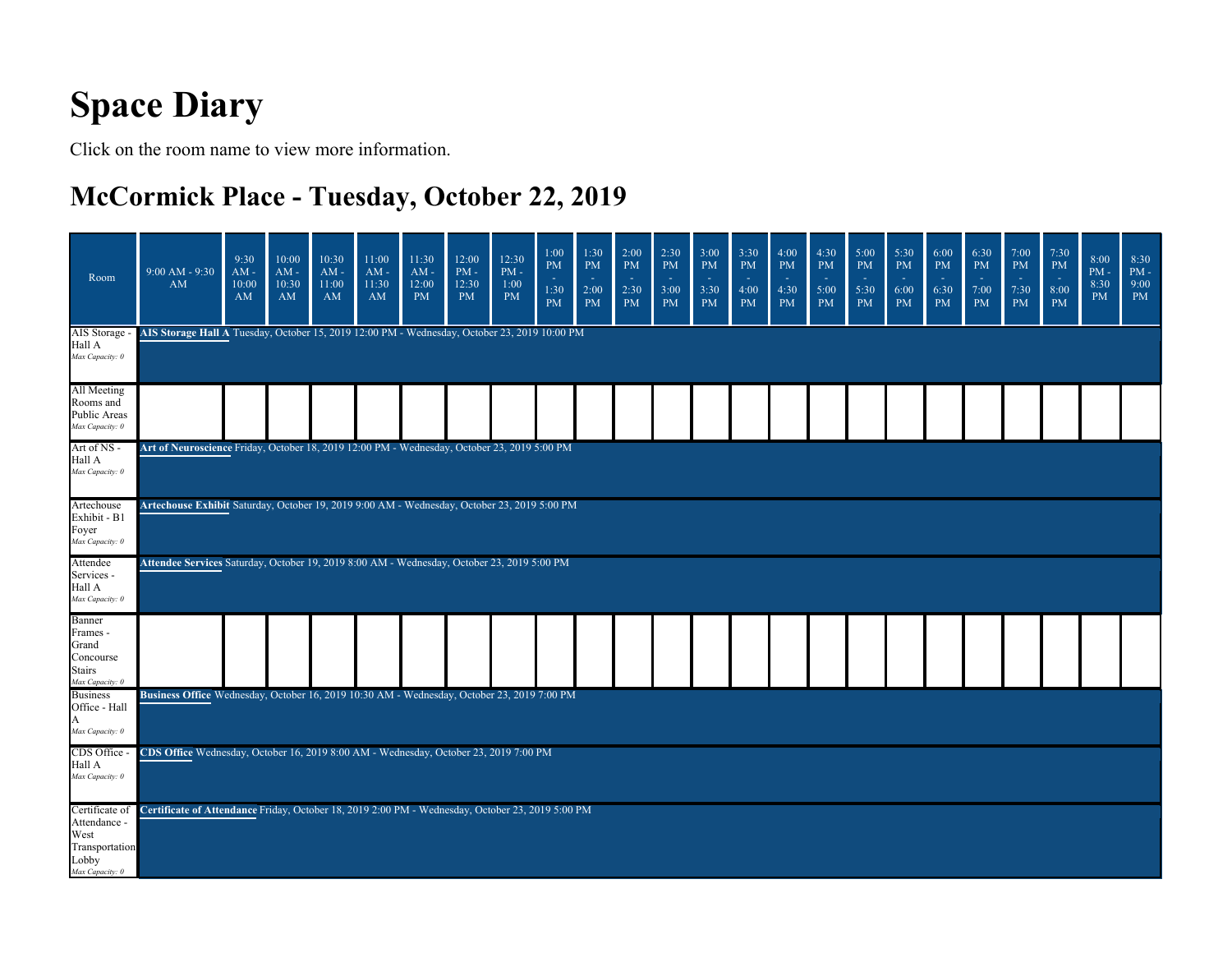| Coat Check -<br>Level 1, Main<br>Entrance<br>Max Capacity: 0                | Coat & Luggage Check Friday, October 18, 2019 7:30 AM - Wednesday, October 23, 2019 6:00 PM                        |                                                                                                                                                                                             |                               |                                                                                                                                 |                                               |                                                                                |                   |                                                                                               |  |                                                                                                                                                                                                   |  |  |  |  |
|-----------------------------------------------------------------------------|--------------------------------------------------------------------------------------------------------------------|---------------------------------------------------------------------------------------------------------------------------------------------------------------------------------------------|-------------------------------|---------------------------------------------------------------------------------------------------------------------------------|-----------------------------------------------|--------------------------------------------------------------------------------|-------------------|-----------------------------------------------------------------------------------------------|--|---------------------------------------------------------------------------------------------------------------------------------------------------------------------------------------------------|--|--|--|--|
| Dynamic<br>Posters - Hall<br>Max Capacity: 0                                | Dynamic Posters Saturday, October 19, 2019 1:00 PM - Wednesday, October 23, 2019 5:00 PM                           |                                                                                                                                                                                             |                               |                                                                                                                                 |                                               |                                                                                |                   |                                                                                               |  |                                                                                                                                                                                                   |  |  |  |  |
| Exhibit<br>Management<br>Office - Hall<br>Max Capacity: 0                   | <b>Exhibit Management Office</b> Monday, October 14, 2019 9:00 AM - Thursday, October 24, 2019 4:00 PM             |                                                                                                                                                                                             |                               |                                                                                                                                 |                                               |                                                                                |                   |                                                                                               |  |                                                                                                                                                                                                   |  |  |  |  |
| Exhibitor<br>Lounge - Hall<br>Max Capacity: 0                               | Exhibitor Lounge Tuesday, October 15, 2019 9:00 AM - Wednesday, October 23, 2019 6:00 PM                           |                                                                                                                                                                                             |                               |                                                                                                                                 |                                               |                                                                                |                   |                                                                                               |  |                                                                                                                                                                                                   |  |  |  |  |
| Exhibitor<br>Registration<br>Hall A<br>Max Capacity: 0                      | Exhibitor Registration Tuesday, October 15, 2019 9:00 AM - Wednesday, October 23, 2019 6:00 PM                     |                                                                                                                                                                                             |                               |                                                                                                                                 |                                               |                                                                                |                   |                                                                                               |  |                                                                                                                                                                                                   |  |  |  |  |
| <b>Express</b><br>Badge<br>Pick-up $#1$ -<br>Hall A<br>Max Capacity: 0      | Express Badge PickUp Friday, October 18, 2019 2:00 PM - Wednesday, October 23, 2019 5:00 PM                        |                                                                                                                                                                                             |                               |                                                                                                                                 |                                               |                                                                                |                   |                                                                                               |  |                                                                                                                                                                                                   |  |  |  |  |
| Express<br>Badge<br>Pick-up $#2$ .<br>Level 2.5 S<br>Max Capacity: 0        | Express Badge PickUp Friday, October 18, 2019 2:00 PM - Wednesday, October 23, 2019 5:00 PM                        |                                                                                                                                                                                             |                               |                                                                                                                                 |                                               |                                                                                |                   |                                                                                               |  |                                                                                                                                                                                                   |  |  |  |  |
| Express<br>Badge<br>Pick-up #3 -<br>West Trans.<br>Lobby<br>Max Capacity: 0 | Express Badge PickUp Friday, October 18, 2019 2:00 PM - Wednesday, October 23, 2019 5:00 PM                        |                                                                                                                                                                                             |                               |                                                                                                                                 |                                               |                                                                                |                   |                                                                                               |  |                                                                                                                                                                                                   |  |  |  |  |
| First Aid<br>Station -<br>Level 2.5 S<br>Max Capacity: 0                    | First Aid Station Monday, October 14, 2019 8:00 AM - Friday, October 25, 2019 5:00 PM                              |                                                                                                                                                                                             |                               |                                                                                                                                 |                                               |                                                                                |                   |                                                                                               |  |                                                                                                                                                                                                   |  |  |  |  |
| Grad School<br>Fair - Hall A<br>Max Capacity: 0                             | Grad School Fair Tuesday, October 15, 2019 9:00 AM - Wednesday, October 23, 2019 6:00 PM                           |                                                                                                                                                                                             |                               |                                                                                                                                 |                                               |                                                                                |                   |                                                                                               |  |                                                                                                                                                                                                   |  |  |  |  |
| Grand<br>Concourse<br>Lobby<br>Max Capacity: 0                              |                                                                                                                    |                                                                                                                                                                                             |                               |                                                                                                                                 |                                               |                                                                                |                   |                                                                                               |  |                                                                                                                                                                                                   |  |  |  |  |
| Hall A<br>Max Capacity: 0                                                   |                                                                                                                    |                                                                                                                                                                                             |                               |                                                                                                                                 |                                               |                                                                                |                   |                                                                                               |  |                                                                                                                                                                                                   |  |  |  |  |
| Hall B1<br>Max Capacity:<br>9200                                            | <b>SPECIAL LECTURE- Flies and</b><br>Alcohol: An Interplay of Nature<br>and Nurture $\#4349:00$ AM - $10:10$<br>AM | <b>SPECIAL LECTURE-</b><br><b>Molecular Mechanisms</b><br><b>Underlying</b><br><b>Activity-Dependent Neural</b><br><b>Circuit Development and</b><br>Plasticity #442 10:30 AM -<br>11:40 AM | Intervention for<br>$1:10$ PM | <b>SPECIAL LECTURE-</b><br>Leveraging Brain<br><b>Rhythms as a Therapeutic</b><br>Neurodegenerative<br>Diseases #443 12:00 PM - | <b>Evolution and</b><br><b>Dissolution of</b> | <b>SPECIAL LECTURE-</b><br><b>Memories Over Time</b><br>#526 1:30 PM - 2:40 PM | <b>DAVID KOPF</b> | <b>LECTURE ON</b><br>NEUROETHICS-The<br><b>Neuroethics Frontier</b><br>#533 3:00 PM - 4:10 PM |  | <b>PRESIDENTIAL</b><br><b>SPECIAL LECTURE-</b><br><b>Wavefront</b><br><b>Engineering:</b><br><b>Illuminating the Neural</b><br><b>Landscape #534 <math>\overline{5:15}</math></b><br>PM - 6:30 PM |  |  |  |  |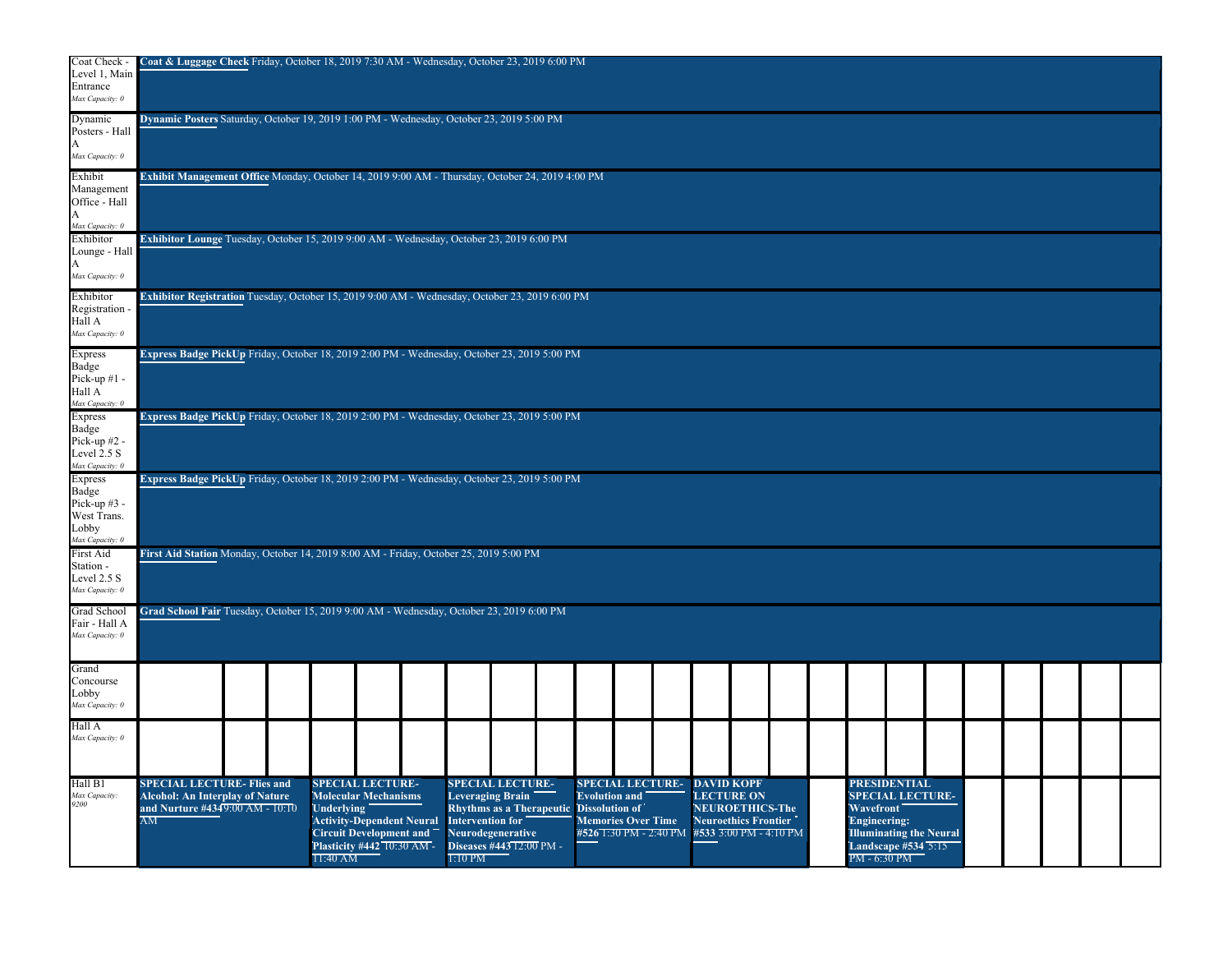| Hall B <sub>2</sub><br>Max Capacity: 0                             |                                                                                                                           |  |  |  |  |  |  |  |  |  |  |  |  |
|--------------------------------------------------------------------|---------------------------------------------------------------------------------------------------------------------------|--|--|--|--|--|--|--|--|--|--|--|--|
| Headquarters<br>Office - Hall<br>A<br>Max Capacity: 0              | Headquarters - Logistics & Program Office Wednesday, October 16, 2019 8:00 AM - Wednesday, October 23, 2019 6:00 PM       |  |  |  |  |  |  |  |  |  |  |  |  |
| Headquarters<br>Office - Tour<br>Max Capacity: 50                  |                                                                                                                           |  |  |  |  |  |  |  |  |  |  |  |  |
| Joint Poster<br>Session - Hall<br>A<br>Max Capacity: 0             |                                                                                                                           |  |  |  |  |  |  |  |  |  |  |  |  |
| Lead<br>Retreival<br>Desk - Hall A<br>Max Capacity: 0              | Exhibitor Lead Retrieval Tuesday, October 15, 2019 9:00 AM - Wednesday, October 23, 2019 6:00 PM                          |  |  |  |  |  |  |  |  |  |  |  |  |
| Lead<br>Scanners -<br>HQ Office -<br>Hall A<br>Max Capacity: 0     |                                                                                                                           |  |  |  |  |  |  |  |  |  |  |  |  |
| Level 2.5<br>Lounge<br>Max Capacity: 0                             | Volunteer Lounge 7:30 AM - 5:00 PM                                                                                        |  |  |  |  |  |  |  |  |  |  |  |  |
| Luggage<br>Check - Hall<br>A<br>Max Capacity: 0                    |                                                                                                                           |  |  |  |  |  |  |  |  |  |  |  |  |
| Metra &<br>Restaurant<br>Desks - Level<br>2.5 S<br>Max Capacity: 0 | Restaurant Reservations & Metra Desk Friday, October 18, 2019 12:00 PM - Wednesday, October 23, 2019 5:00 PM              |  |  |  |  |  |  |  |  |  |  |  |  |
| N <sub>126</sub><br>Max Capacity: 70                               | President's Room Friday, October 18, 2019 8:00 AM - Wednesday, October 23, 2019 5:00 PM                                   |  |  |  |  |  |  |  |  |  |  |  |  |
| N127<br>Max Capacity: 74                                           | Society Conference Room Friday, October 18, 2019 8:00 AM - Wednesday, October 23, 2019 5:00 PM                            |  |  |  |  |  |  |  |  |  |  |  |  |
| N <sub>128</sub><br>Max Capacity: 95                               | <b>Online Program</b><br>Steering 8:30 AM<br>$-9:30$ AM                                                                   |  |  |  |  |  |  |  |  |  |  |  |  |
| N <sub>129</sub><br>Max Capacity: 85                               | Website Usability Testing Monday, October 21, 2019 8:00 AM - Tuesday, October 22, 2019 5:00 PM                            |  |  |  |  |  |  |  |  |  |  |  |  |
| N <sub>130</sub><br>Max Capacity: 77                               | Digital Learning & Multimedia Storage/Green Room Thursday, October 17, 2019 8:00 AM - Wednesday, October 23, 2019 5:00 PM |  |  |  |  |  |  |  |  |  |  |  |  |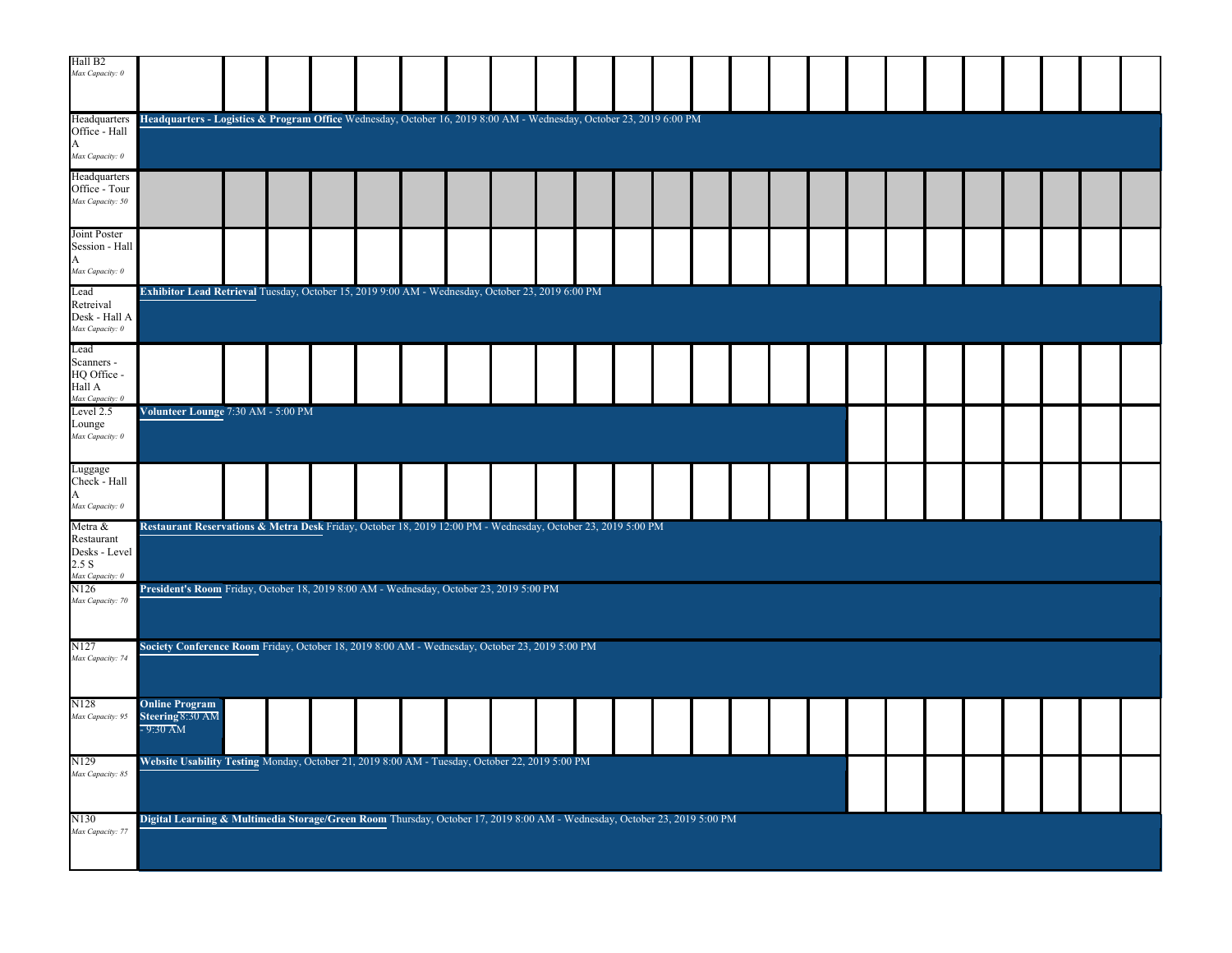| N131<br>Max Capacity: 64              |                                                                                               |  |  |  |              |                                                                                               |  |                                                    |  |  |              |                                                                              |  |  |
|---------------------------------------|-----------------------------------------------------------------------------------------------|--|--|--|--------------|-----------------------------------------------------------------------------------------------|--|----------------------------------------------------|--|--|--------------|------------------------------------------------------------------------------|--|--|
| N132<br>Max Capacity: 64              | Prayer Room Friday, October 18, 2019 8:00 AM - Wednesday, October 23, 2019 5:00 PM            |  |  |  |              |                                                                                               |  |                                                    |  |  |              |                                                                              |  |  |
| N133<br>Max Capacity: 77              |                                                                                               |  |  |  |              |                                                                                               |  |                                                    |  |  | 8:45 PM      | <b>Decision Neuroscience Social 6:45 PM -</b>                                |  |  |
| N134<br>Max Capacity: 85              | Safe Room Friday, October 18, 2019 12:00 PM - Wednesday, October 23, 2019 5:00 PM             |  |  |  |              |                                                                                               |  |                                                    |  |  |              |                                                                              |  |  |
| N135<br>Max Capacity: 152             |                                                                                               |  |  |  |              |                                                                                               |  |                                                    |  |  |              | Synapses Social 6:45 PM - 8:45 PM                                            |  |  |
| N136<br>Max Capacity: 180             |                                                                                               |  |  |  |              |                                                                                               |  |                                                    |  |  | PM - 8:45 PM | <b>Neuroscience and Writing Social 6:45</b>                                  |  |  |
| N137<br>Max Capacity: 167             |                                                                                               |  |  |  |              |                                                                                               |  |                                                    |  |  |              | Glial Social 6:45 PM - 8:45 PM                                               |  |  |
| N138<br>Max Capacity: 169             |                                                                                               |  |  |  |              |                                                                                               |  |                                                    |  |  | 8:45 PM      | Global Neuroscience Social 6:45 PM -                                         |  |  |
| N139<br>Max Capacity: 169             |                                                                                               |  |  |  |              |                                                                                               |  |                                                    |  |  |              | <b>Alzheimer's Disease and Related</b><br>Dementias Social 6:45 PM - 8:45 PM |  |  |
| N <sub>140</sub><br>Max Capacity: 162 |                                                                                               |  |  |  |              |                                                                                               |  |                                                    |  |  | PM - 8:45 PM | <b>Computational Neuroscience Social 6:45</b>                                |  |  |
| N226<br>Max Capacity: 286             |                                                                                               |  |  |  |              |                                                                                               |  | <b>Advocacy Reception</b><br>$3:30$ PM - $5:00$ PM |  |  | 8:45 PM      | Neuroendocrinology Social 6:45 PM -                                          |  |  |
| <b>N227A</b><br>Max Capacity: 14      | Spinal Cord Injury: Models, Mechanisms, and Therapeutic<br>Strategies #449 8:00 AM - 12:00 PM |  |  |  |              | <b>Molecular Mechanisms of Memory Formation and</b><br>Reconsolidation #545 1:00 PM - 5:00 PM |  |                                                    |  |  |              |                                                                              |  |  |
| N227B<br>Max Capacity: 420            | Spinal Cord Injury: Models, Mechanisms, and Therapeutic<br>Strategies #449 8:00 AM - 12:00 PM |  |  |  |              | <b>Molecular Mechanisms of Memory Formation and</b><br>Reconsolidation #545 T:00 PM - 5:00 PM |  |                                                    |  |  |              |                                                                              |  |  |
| N228<br>Max Capacity: 494             | Stroke I #448 8:00 AM - 12:00 PM                                                              |  |  |  | PM - 5:00 PM | Therapeutic Interventions for Nervous System Injury #542 1:00                                 |  |                                                    |  |  |              |                                                                              |  |  |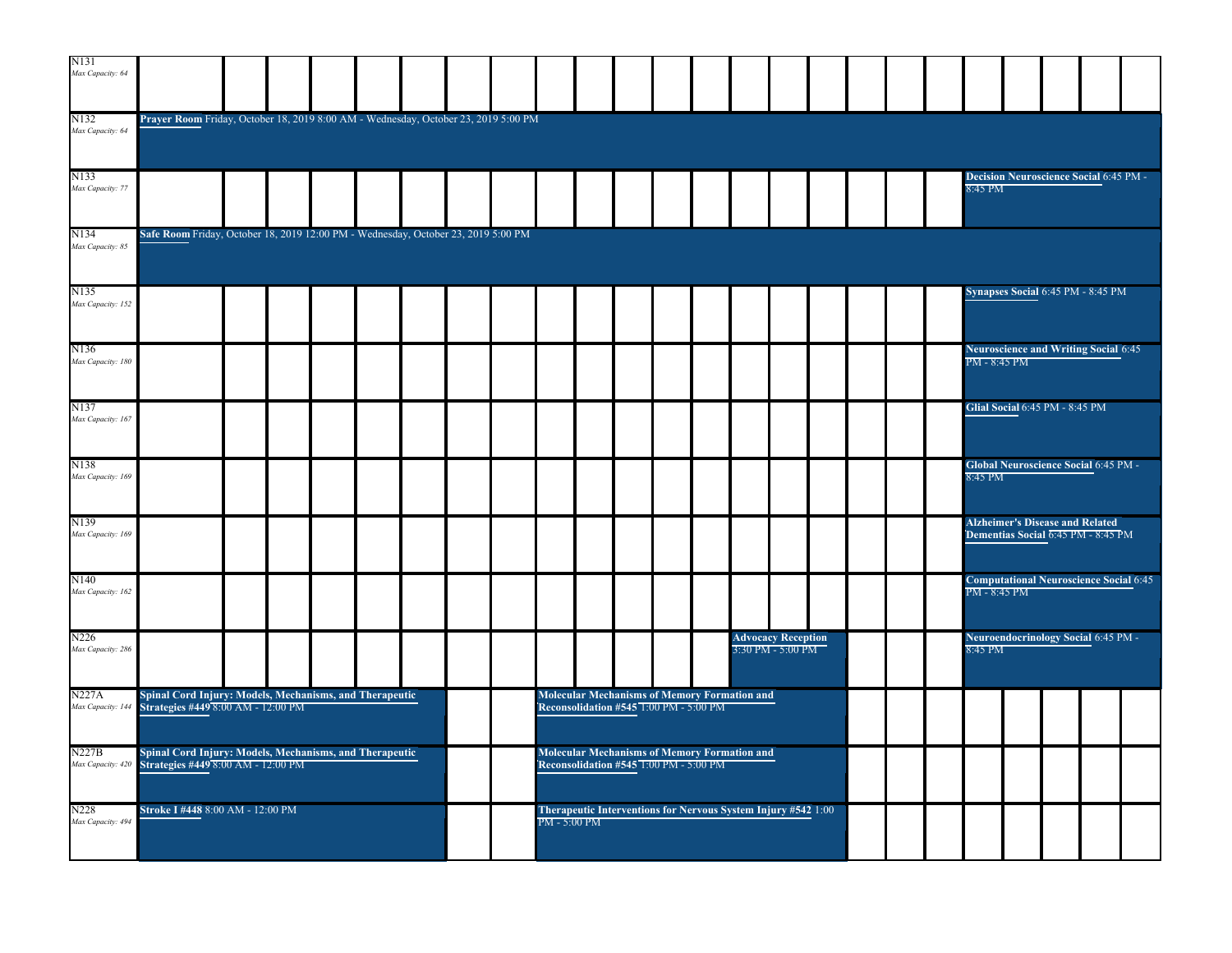| N229<br>Max Capacity: 270                                    | Speaker Ready Room Friday, October 18, 2019 7:00 AM - Wednesday, October 23, 2019 5:00 PM                                                                                                                                                                                                                                  |
|--------------------------------------------------------------|----------------------------------------------------------------------------------------------------------------------------------------------------------------------------------------------------------------------------------------------------------------------------------------------------------------------------|
|                                                              |                                                                                                                                                                                                                                                                                                                            |
| <b>N230A</b><br>Max Capacity: 144                            | <b>Platforms for Team Science and Data</b><br>Sharing: Unlocking Data to Drive<br><b>Innovation in Translational Research</b><br>Social 6:45 PM - 8:45 PM                                                                                                                                                                  |
| N230B<br>Max Capacity: 300                                   | <b>Basic-Translational-Clinical Roundtable:</b><br><b>Understand Nature's Complexity with</b><br><b>Public Advocacy</b><br>Forum 2:00 PM - 3:30<br>Mechanisms of Drug Addiction: A<br>UltraMicroscope II and MACsima<br>Translational Perspective #262 8:30 AM -<br>PM<br>Imaging Platform 6:30 PM - 9:00 PM<br>$11:00$ AM |
| N231<br>Max Capacity: 250                                    | Hippocampus Social 6:45 PM - 8:45 PM                                                                                                                                                                                                                                                                                       |
| <b>N426A</b><br>Max Capacity: 204                            | Cerebellum Circuits and Functions #450 8:00 AM - 12:00 PM<br>Animal Models of Neurodegenerative Disorders #538 1:00 PM -<br>5:00 PM                                                                                                                                                                                        |
| N426B<br>Max Capacity: 216                                   | Cerebellum Circuits and Functions #450 8:00 AM - 12:00 PM<br><b>Animal Models of Neurodegenerative Disorders #538</b> 1:00 PM -<br>5:00 PM                                                                                                                                                                                 |
| <b>N426C</b><br>Max Capacity: 204                            | Cerebellum Circuits and Functions #450 8:00 AM - 12:00 PM<br>Animal Models of Neurodegenerative Disorders #538 1:00 PM -<br>5:00 PM                                                                                                                                                                                        |
| <b>N427A</b><br>Max Capacity: 166                            | Directing Pluripotent Stem Cell Differentiation #444 8:00 AM -<br><b>Neurodevelopmental Disorders: New Molecular Mechanisms</b><br>12:00 PM<br>#535 1:00 PM - 5:00 PM                                                                                                                                                      |
| N427BC<br>Max Capacity: 334                                  | Directing Pluripotent Stem Cell Differentiation #444 8:00 AM -<br><b>Neurodevelopmental Disorders: New Molecular Mechanisms</b><br>#535 1:00 PM - 5:00 PM<br>12:00 PM                                                                                                                                                      |
| N427D<br>Max Capacity: 166                                   | Directing Pluripotent Stem Cell Differentiation #444 8:00 AM -<br><b>Neurodevelopmental Disorders: New Molecular Mechanisms</b><br>#535 T:00 PM - 5:00 PM<br>12:00 PM                                                                                                                                                      |
| N429<br>Max Capacity: 0                                      | AIS Storage Room #1 Tuesday, October 15, 2019 8:00 AM - Wednesday, October 23, 2019 8:00 PM                                                                                                                                                                                                                                |
| Neurojobs -<br>Hall A<br>Max Capacity: 0                     | Neurojobs Tuesday, October 15, 2019 9:00 AM - Wednesday, October 23, 2019 6:00 PM                                                                                                                                                                                                                                          |
| <b>NMP</b><br>Viewing<br>Room - Hall<br>A<br>Max Capacity: 0 | Neuroscience Meeting Planner Viewing Area Tuesday, October 15, 2019 9:00 AM - Wednesday, October 23, 2019 6:00 PM                                                                                                                                                                                                          |
| North Level 1<br>Foyer<br>Max Capacity: 0                    | <b>SfN Sponsored Social Bars 6:45 PM -</b><br>8:45 PM                                                                                                                                                                                                                                                                      |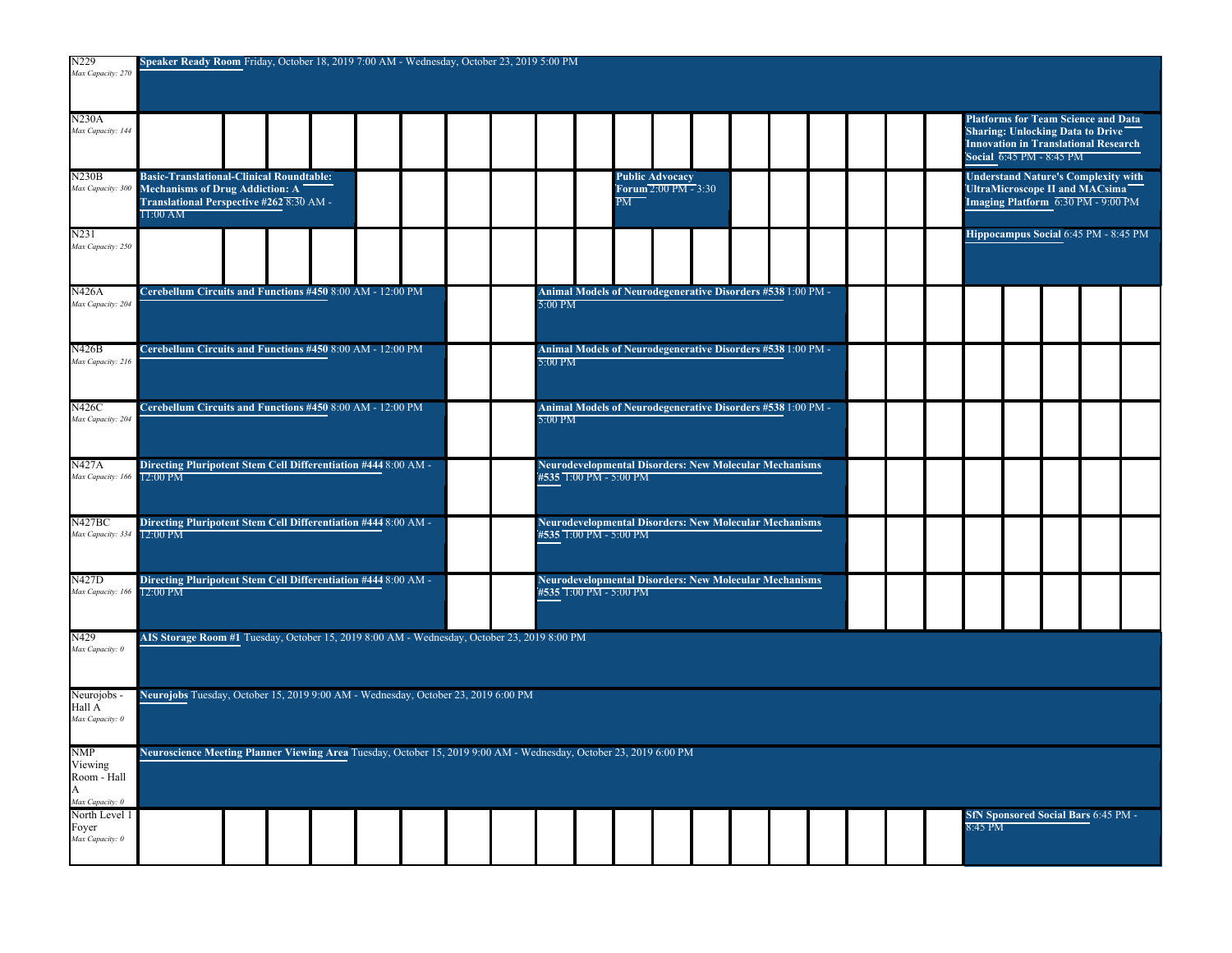| North Level 2<br>Foyer<br>Max Capacity: 0                       |                                                                                                                                          |  |  |  |  |                   |                                                                                                                             |  |                                                |  |  | 8:45 PM |  | <b>SfN Sponsored Social Bars 6:45 PM -</b> |  |
|-----------------------------------------------------------------|------------------------------------------------------------------------------------------------------------------------------------------|--|--|--|--|-------------------|-----------------------------------------------------------------------------------------------------------------------------|--|------------------------------------------------|--|--|---------|--|--------------------------------------------|--|
| North Level 2<br>Mezzanine<br>Max Capacity: 0                   |                                                                                                                                          |  |  |  |  |                   |                                                                                                                             |  | <b>Advocacy Reception</b><br>3:30 PM - 5:00 PM |  |  |         |  |                                            |  |
| Poster Session<br>Hall A<br>Max Capacity: 0                     | Poster Sessions Saturday, October 19, 2019 1:00 PM - Wednesday, October 23, 2019 5:00 PM                                                 |  |  |  |  |                   |                                                                                                                             |  |                                                |  |  |         |  |                                            |  |
| Prog $\&$<br><b>Exhibit Guide</b><br>Pick-up - Hall<br>A        | Program & Exhibit Guide Pickup Saturday, October 19, 2019 7:30 AM - Tuesday, October 22, 2019 5:00 PM                                    |  |  |  |  |                   |                                                                                                                             |  |                                                |  |  |         |  |                                            |  |
| Max Capacity: 0<br>Recyle Center<br>- Hall A<br>Max Capacity: 0 | Recycle Center Friday, October 18, 2019 2:00 PM - Wednesday, October 23, 2019 5:00 PM                                                    |  |  |  |  |                   |                                                                                                                             |  |                                                |  |  |         |  |                                            |  |
| Recyle Center<br>Hall B1<br>Max Capacity: 0                     | Recycle Center Friday, October 18, 2019 2:00 PM - Wednesday, October 23, 2019 5:00 PM                                                    |  |  |  |  |                   |                                                                                                                             |  |                                                |  |  |         |  |                                            |  |
| Reg Temp<br>Lounge - Hall<br>A<br>Max Capacity: 0               | Registration Temporary Staff Lounge Wednesday, October 16, 2019 8:00 AM - Wednesday, October 23, 2019 5:00 PM                            |  |  |  |  |                   |                                                                                                                             |  |                                                |  |  |         |  |                                            |  |
| S <sub>100</sub> Lobby<br>Max Capacity: 0                       | S100 Lobby - Seating Area Friday, October 18, 2019 7:00 AM - Wednesday, October 23, 2019 5:00 PM                                         |  |  |  |  |                   |                                                                                                                             |  |                                                |  |  |         |  |                                            |  |
| S100A<br>Max Capacity:<br>1490                                  | <b>Brain Somatic Mosaicism: Implications for</b><br>Development and Disorders #4368:30 AM -<br>$11:00$ AM                                |  |  |  |  | PМ                | <b>Neural Circuit and Plasticity</b><br><b>Mechanisms of Cognitive Control of</b><br>Feeding Behavior #528 1:30 PM - 4:00   |  |                                                |  |  |         |  |                                            |  |
| <b>S100BC</b><br>Max Capacity:<br>1508                          | The Paraventricular Thalamus (PVT):<br>Salience and Timing Orchestrator for<br>Learning and Deciding $\#435\,8:30\,AM - 11:00$<br>AM     |  |  |  |  | 4:00 PM           | <b>Adult Hippocampal Neurogenesis in</b><br><b>Humans and Rodents: New Evidence</b><br>and New Perspectives #529 1:30 PM -  |  |                                                |  |  |         |  |                                            |  |
| S101A<br>Max Capacity: 190                                      | Coat & Luggage Check - 2nd Location Saturday, October 19, 2019 7:30 AM - Wednesday, October 23, 2019 6:00 PM                             |  |  |  |  |                   |                                                                                                                             |  |                                                |  |  |         |  |                                            |  |
| S101B<br>Max Capacity: 190                                      | Coat & Luggage Check - 2nd Location Saturday, October 19, 2019 7:30 AM - Wednesday, October 23, 2019 6:00 PM                             |  |  |  |  |                   |                                                                                                                             |  |                                                |  |  |         |  |                                            |  |
| S102a<br>Max Capacity: 210                                      | <b>Novel Mechanisms of Neuronal Alternative</b><br>"Splicing and Strategies to Correct"<br>Aberrant-Splicing #4378:30 AM - 11:00 AM      |  |  |  |  | $4:00 \text{ PM}$ | <b>Redefining Neuromodulation of</b><br><b>Behavior: Impact of a Modular Locus</b><br>Coeruleus Architecture #532 1:30 PM - |  |                                                |  |  |         |  |                                            |  |
| S102bc<br>Max Capacity: 31                                      | <b>Novel Mechanisms of Neuronal Alternative</b><br><b>Splicing and Strategies to Correct</b><br>Aberrant-Splicing #4378:30 AM - 11:00 AM |  |  |  |  | 4:00 PM           | <b>Redefining Neuromodulation of</b><br><b>Behavior: Impact of a Modular Locus</b><br>Coeruleus Architecture #532 1:30 PM-  |  |                                                |  |  |         |  |                                            |  |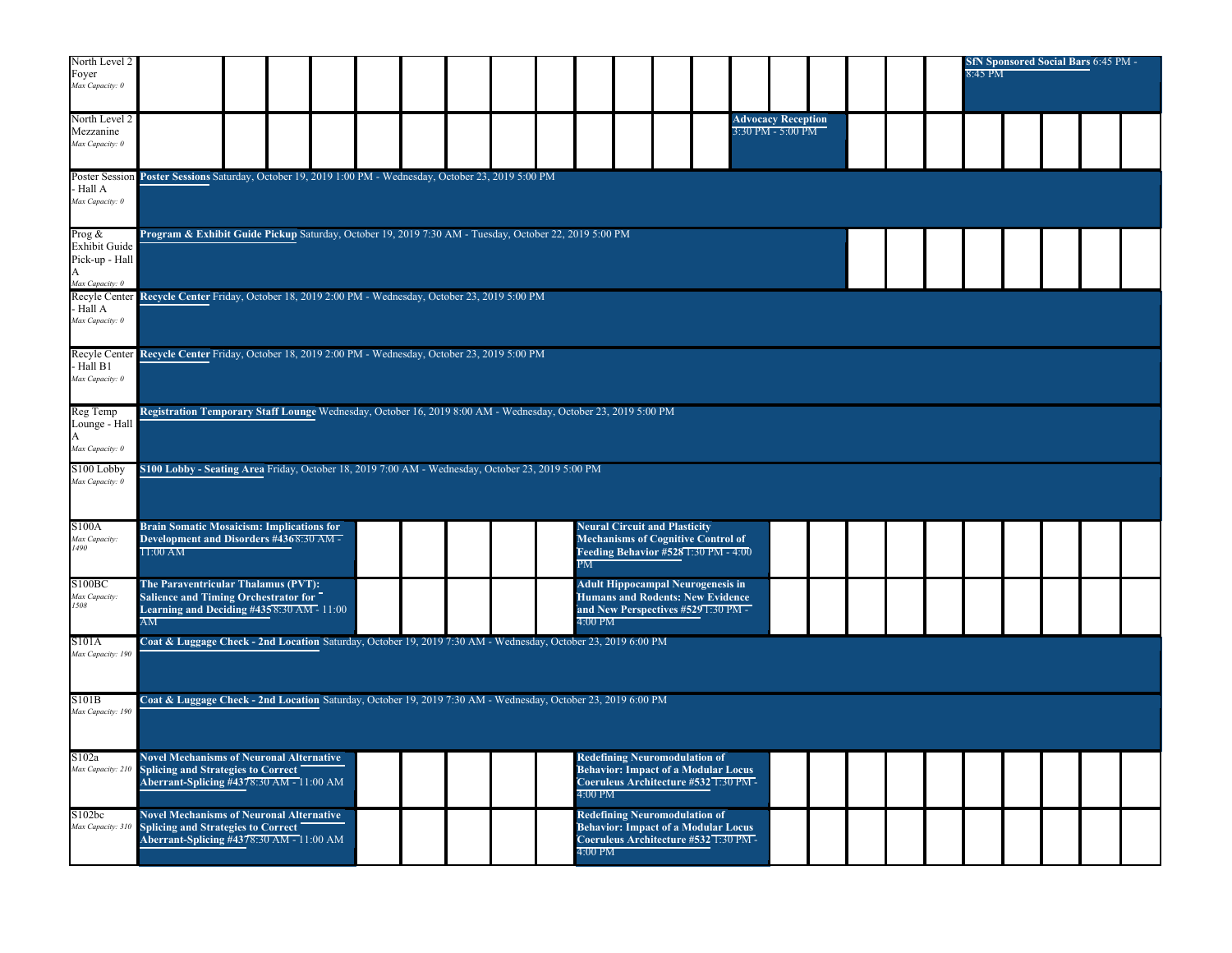| S102d<br>Max Capacity: 210  | <b>Novel Mechanisms of Neuronal Alternative</b><br>"Splicing and Strategies to Correct<br>Aberrant-Splicing #4378:30 AM - 11:00 AM | <b>Redefining Neuromodulation of</b><br><b>Behavior: Impact of a Modular Locus</b><br>Coeruleus Architecture #532 1:30 PM -<br>4:00 PM |  |  |  |  |  |  |  |  |  |  |  |  |
|-----------------------------|------------------------------------------------------------------------------------------------------------------------------------|----------------------------------------------------------------------------------------------------------------------------------------|--|--|--|--|--|--|--|--|--|--|--|--|
| S1037<br>Max Capacity: 0    | AIS Storage Room #3 Wednesday, October 16, 2019 7:00 AM - Wednesday, October 23, 2019 7:00 PM                                      |                                                                                                                                        |  |  |  |  |  |  |  |  |  |  |  |  |
| S103a<br>Max Capacity: 210  | <b>Alzheimer's Disease and Related Dementia: Therapeutic</b><br>Strategies #447 8:00 AM - 12:00 PM                                 | Neurotoxicity, Inflammation, and Neuroprotection #539 1:00 PM<br>- 5:00 PM                                                             |  |  |  |  |  |  |  |  |  |  |  |  |
| S103bc<br>Max Capacity: 310 | Alzheimer's Disease and Related Dementia: Therapeutic<br>Strategies #447 8:00 AM - 12:00 PM                                        | Neurotoxicity, Inflammation, and Neuroprotection #539 1:00 PM<br>$-5:00$ PM                                                            |  |  |  |  |  |  |  |  |  |  |  |  |
| S103d<br>Max Capacity: 210  | Alzheimer's Disease and Related Dementia: Therapeutic<br>Strategies #447 8:00 AM - 12:00 PM                                        | Neurotoxicity, Inflammation, and Neuroprotection #539 1:00 PM<br>5:00 PM                                                               |  |  |  |  |  |  |  |  |  |  |  |  |
| S104a<br>Max Capacity: 190  | Working Memory: Mechanisms I #455 8:00 AM - 12:00 PM                                                                               | <b>Molecular Targets for Parkinson's Disease: Animal Models #537</b><br>$1:00$ PM - 5:00 PM                                            |  |  |  |  |  |  |  |  |  |  |  |  |
| S104b<br>Max Capacity: 190  | Working Memory: Mechanisms I #455 8:00 AM - 12:00 PM                                                                               | <b>Molecular Targets for Parkinson's Disease: Animal Models #537</b><br>$1:00$ PM - 5:00 PM                                            |  |  |  |  |  |  |  |  |  |  |  |  |
| S105a<br>Max Capacity: 319  | <b>Sensory Circuits for Vision and Smell:</b><br>Integrating Molecular, Anatomical, and<br>Functional Maps #438 8:30 AM - 11:00 AM | The Synaptic Vesicle Cycle Revisited:<br>New Insights Into the Modes and<br>Mechanisms #530 1:30 PM - 4:00 PM                          |  |  |  |  |  |  |  |  |  |  |  |  |
| S105bc<br>Max Capacity: 314 | <b>Sensory Circuits for Vision and Smell:</b><br>Integrating Molecular, Anatomical, and<br>Functional Maps #438 8:30 AM - 11:00 AM | The Synaptic Vesicle Cycle Revisited:<br>New Insights Into the Modes and<br>Mechanisms #530 1:30 PM - 4:00 PM                          |  |  |  |  |  |  |  |  |  |  |  |  |
| S105d<br>Max Capacity: 319  | <b>Sensory Circuits for Vision and Smell:</b><br>Integrating Molecular, Anatomical, and<br>Functional Maps #438 8:30 AM - 11:00 AM | The Synaptic Vesicle Cycle Revisited:<br>New Insights Into the Modes and<br>Mechanisms #530 1:30 PM - 4:00 PM                          |  |  |  |  |  |  |  |  |  |  |  |  |
| S106a<br>Max Capacity: 242  | Tau Protein in Alzheimer's Disease and Other Dementia:<br>Biochemistry and Cellular/Animal Models #4468:00 AM - 12:00<br>PМ        | New Technologies for Imaging Neuronal Structure and Activity<br>#5471:00 PM - 5:00 PM                                                  |  |  |  |  |  |  |  |  |  |  |  |  |
| S106b<br>Max Capacity: 242  | Tau Protein in Alzheimer's Disease and Other Dementia:<br>Biochemistry and Cellular/Animal Models #4468:00 AM - 12:00<br>PM        | <b>New Technologies for Imaging Neuronal Structure and Activity</b><br>#5471:00 PM - 5:00 PM                                           |  |  |  |  |  |  |  |  |  |  |  |  |
| S4000<br>Max Capacity: 0    | AIS Storage Room #2 Tuesday, October 15, 2019 7:30 AM - Thursday, October 24, 2019 5:00 PM                                         |                                                                                                                                        |  |  |  |  |  |  |  |  |  |  |  |  |
| S400b<br>Max Capacity: 0    | Freight/Shipping Friday, October 18, 2019 8:00 AM - Wednesday, October 23, 2019 5:00 PM                                            |                                                                                                                                        |  |  |  |  |  |  |  |  |  |  |  |  |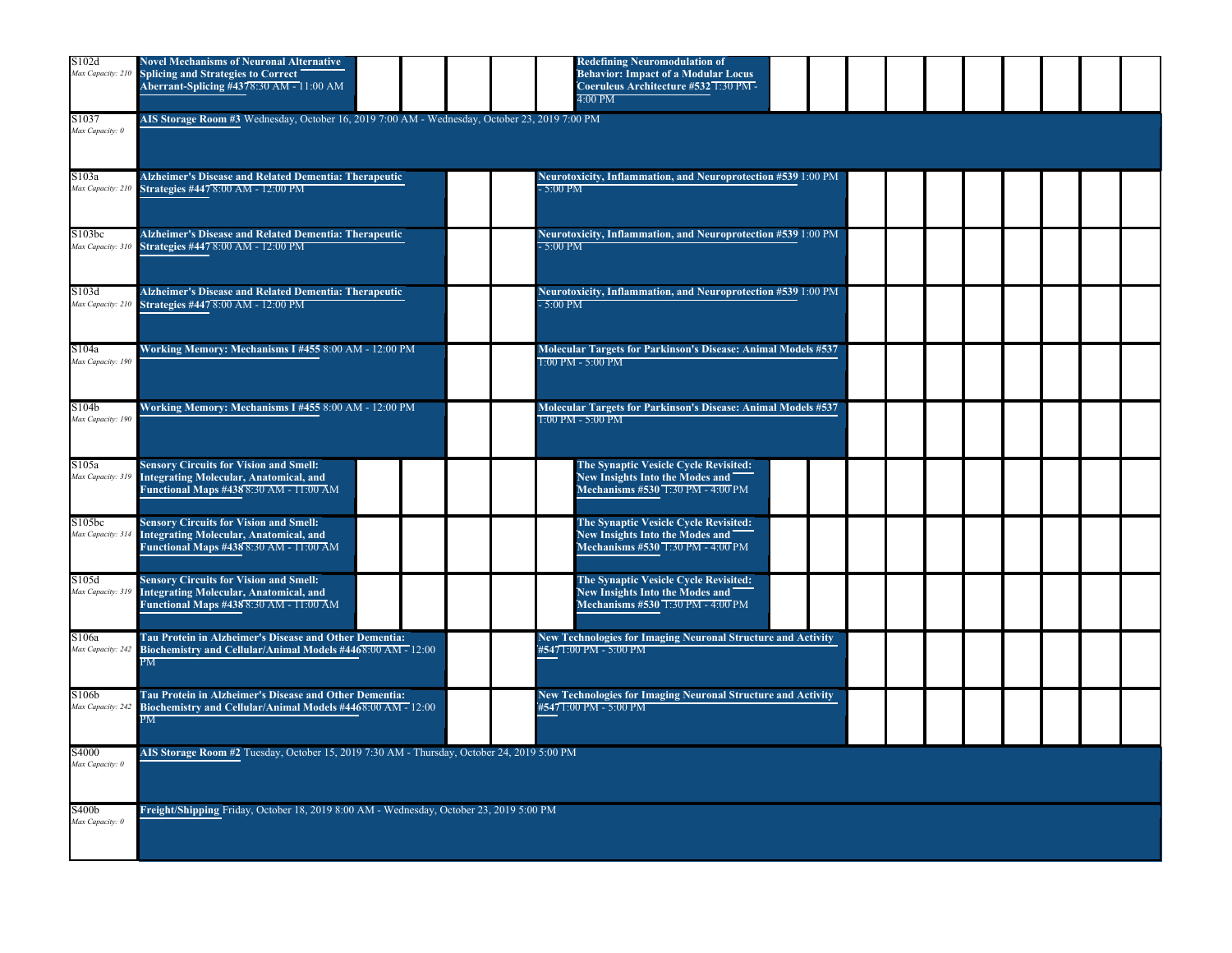| S400c<br>Max Capacity: 0               | Security Office Friday, October 18, 2019 8:00 AM - Thursday, October 24, 2019 11:59 AM                                               |                                                                                                                                           |
|----------------------------------------|--------------------------------------------------------------------------------------------------------------------------------------|-------------------------------------------------------------------------------------------------------------------------------------------|
| S401a<br>Max Capacity: 194             | Effects of Cocaine Use #453 8:00 AM - 12:00 PM                                                                                       | <b>Molecular and Genetic Mechanisms Underlying Glia-Neuron</b><br><b>Interactions #536 1:00 PM - 5:00 PM</b>                              |
| S401bc<br>Max Capacity: 20t            | Effects of Cocaine Use #453 8:00 AM - 12:00 PM                                                                                       | Molecular and Genetic Mechanisms Underlying Glia-Neuron<br><b>Interactions #536 1:00 PM - 5:00 PM</b>                                     |
| S401d<br>Max Capacity: 194             | Effects of Cocaine Use #453 8:00 AM - 12:00 PM                                                                                       | Molecular and Genetic Mechanisms Underlying Glia-Neuron<br><b>Interactions #536 1:00 PM - 5:00 PM</b>                                     |
| S402a                                  | Human Brain Mapping and Imaging in Health and Diseases<br>Max Capacity: 193 #4568:00 AM - 12:00 PM                                   | Working Memory: Mechanisms II #546 1:00 PM - 5:00 PM                                                                                      |
| S402b<br>Max Capacity: 19.             | Human Brain Mapping and Imaging in Health and Diseases<br>#4568:00 AM - 12:00 PM                                                     | Working Memory: Mechanisms II #546 1:00 PM - 5:00 PM                                                                                      |
| S403a<br>Max Capacity: 194             | Mechanisms of Epilepsy #445 8:00 AM - 12:00 PM                                                                                       | Motor Control and Stroke Recovery #544 1:00 PM - 5:00 PM                                                                                  |
| S403 <sub>b</sub><br>Max Capacity: 194 | Mechanisms of Epilepsy #445 8:00 AM - 12:00 PM                                                                                       | Motor Control and Stroke Recovery #544 1:00 PM - 5:00 PM                                                                                  |
| S404a<br>Max Capacity: 188             | Stress and Trauma: Adaptive Mechanisms #451 8:00 AM - 12:00<br>PM.                                                                   | Traumatic Brain Injury #541 1:00 PM - 5:00 PM                                                                                             |
| S404bc<br>Max Capacity: 206            | Stress and Trauma: Adaptive Mechanisms #451 8:00 AM - 12:00<br>PМ                                                                    | Traumatic Brain Injury #541 1:00 PM - 5:00 PM                                                                                             |
| S404d<br>Max Capacity: 194 PM          | Stress and Trauma: Adaptive Mechanisms #451 8:00 AM - 12:00                                                                          | Traumatic Brain Injury #541 1:00 PM - 5:00 PM                                                                                             |
| S405a<br>Max Capacity: 19              | <b>Medial Temporal Lobe in Learning and Memory During</b><br>Development #454 8:00 AM - 12:00 PM                                     | New Approaches for Pain Assessment and Treatment #543 1:00<br>PM - 5:00 PM                                                                |
| S405b<br>Max Capacity: 19.             | <b>Medial Temporal Lobe in Learning and Memory During</b><br>Development #454 8:00 AM - 12:00 PM                                     | New Approaches for Pain Assessment and Treatment #543 1:00<br>PM - 5:00 PM                                                                |
| S406a<br>Max Capacity:<br>1156         | <b>Beta Oscillations in Sensorimotor Function,</b><br><b>Executive Action Control, and Working</b><br>Memory #439 8:30 AM - 11:00 AM | <b>Comparing Dopamine Metabolism in</b><br><b>Mouse and Human Neurons: Relevance</b><br>for Parkinson's Disease #527 1:30 PM -<br>4:00 PM |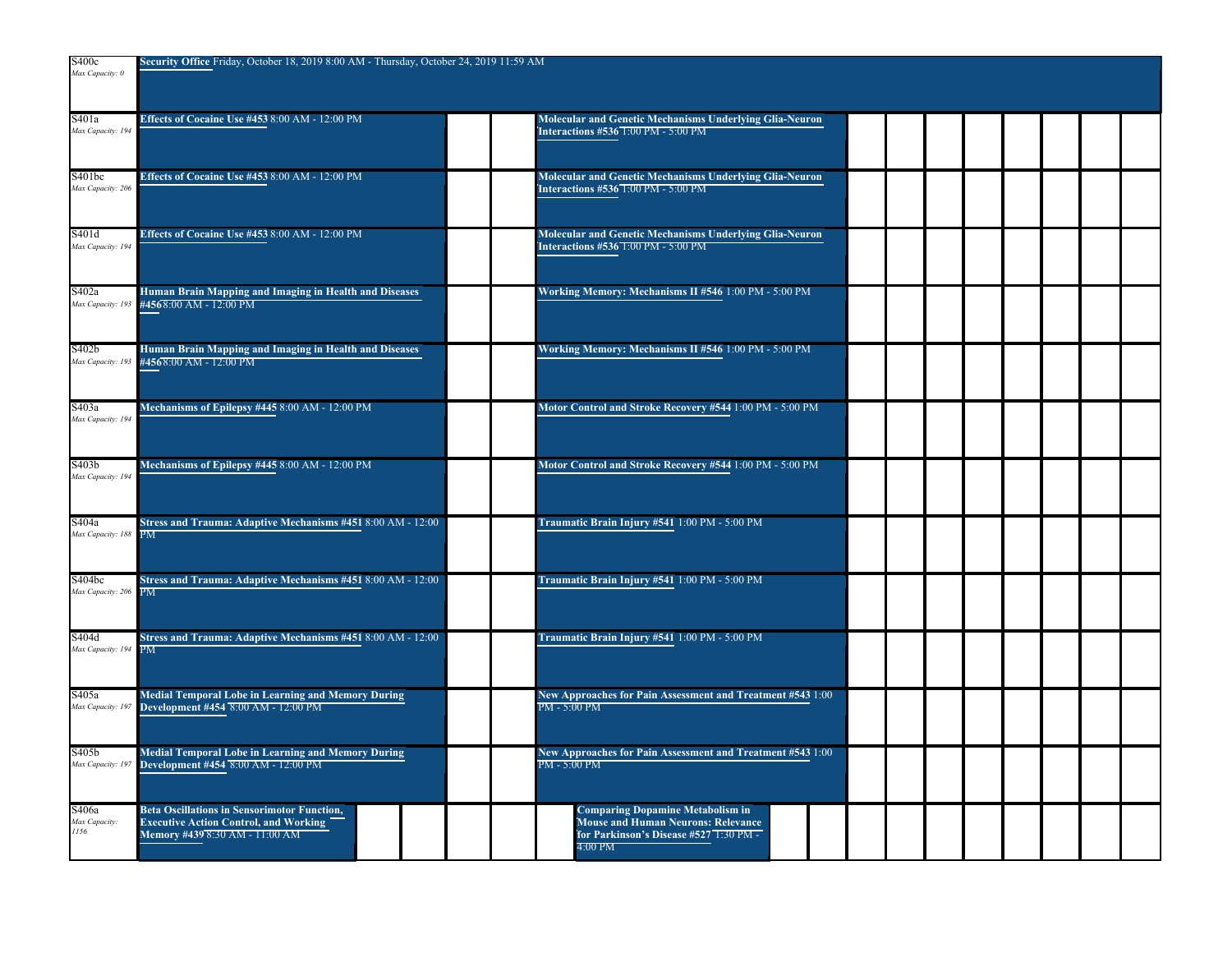| S406b<br>Max Capacity: 742             | <b>Naturalistic Paradigms in Awake Monkeys:</b><br>'Bridging fMRI and Extra-Cellular Activities<br>#440 8:30 AM - 11:00 AM | <b>Expecting the Unexpected: Cortical</b><br>Circuits for Novelty Detection #531 1:30<br>PM - 4:00 PM |                                                                     |                                                                      |  |  |  |  |  |  |  |  |  |  |  |
|----------------------------------------|----------------------------------------------------------------------------------------------------------------------------|-------------------------------------------------------------------------------------------------------|---------------------------------------------------------------------|----------------------------------------------------------------------|--|--|--|--|--|--|--|--|--|--|--|
| S501a<br>Max Capacity: 142             | Press Room 8:00 AM - 5:00 PM                                                                                               |                                                                                                       |                                                                     |                                                                      |  |  |  |  |  |  |  |  |  |  |  |
| S501bc<br>Max Capacity: 154            | Press Room 8:00 AM - 5:00 PM                                                                                               |                                                                                                       |                                                                     |                                                                      |  |  |  |  |  |  |  |  |  |  |  |
| S501d<br>Max Capacity: 142             | Press Conference Room Saturday, October 19, 2019 8:00 AM - Tuesday, October 22, 2019 3:30 PM                               |                                                                                                       | <b>Members</b><br><b>Business</b><br>Meeting 6:45<br>$PM - 7:30 PM$ |                                                                      |  |  |  |  |  |  |  |  |  |  |  |
| S502a<br>Max Capacity: 141             | Press Interview Room Saturday, October 19, 2019 8:00 AM - Wednesday, October 23, 2019 5:00 PM                              |                                                                                                       |                                                                     |                                                                      |  |  |  |  |  |  |  |  |  |  |  |
| S502 <sub>b</sub><br>Max Capacity: 141 |                                                                                                                            |                                                                                                       |                                                                     |                                                                      |  |  |  |  |  |  |  |  |  |  |  |
| S503a<br>Max Capacity: 142             | <b>Public Education</b><br>$\alpha$<br><b>Communications</b><br>Committee 7:30<br>AM - 9:30 AM                             | <b>Exhibitor</b><br><b>Advisory</b><br><b>Committee</b><br>$3:30$ PM - 4:30<br>PM                     |                                                                     |                                                                      |  |  |  |  |  |  |  |  |  |  |  |
| S503 <sub>b</sub><br>Max Capacity: 142 | <b>Trainee Advisory Committee 9:30</b><br>AM - 11:30 AM                                                                    | <b>Member Engagement</b><br>Cluster 1:30 PM - 3:00<br>PM                                              |                                                                     | <b>Introduction to the Brain Image Library</b><br>6:30 PM - 10:00 PM |  |  |  |  |  |  |  |  |  |  |  |
| S504a<br>Max Capacity: 138             | Child Care - KiddieCorp Friday, October 18, 2019 8:00 AM - Wednesday, October 23, 2019 5:00 PM                             |                                                                                                       |                                                                     |                                                                      |  |  |  |  |  |  |  |  |  |  |  |
| S504bc<br>Max Capacity: 151            | Child Care - KiddieCorp Friday, October 18, 2019 8:00 AM - Wednesday, October 23, 2019 5:00 PM                             |                                                                                                       |                                                                     |                                                                      |  |  |  |  |  |  |  |  |  |  |  |
|                                        |                                                                                                                            |                                                                                                       |                                                                     |                                                                      |  |  |  |  |  |  |  |  |  |  |  |
| S504d<br>Max Capacity: 141             | Infant Care Room Friday, October 18, 2019 8:00 AM - Wednesday, October 23, 2019 5:00 PM                                    |                                                                                                       |                                                                     |                                                                      |  |  |  |  |  |  |  |  |  |  |  |
| S505a<br>Max Capacity: 143             | Homeostatic Circuits, Feeding, and Energy Balance #452 8:00<br>AM - 12:00 PM                                               | Stroke II #540 1:00 PM - 5:00 PM                                                                      |                                                                     |                                                                      |  |  |  |  |  |  |  |  |  |  |  |
| S505b                                  | Homeostatic Circuits, Feeding, and Energy Balance #452 8:00<br>Max Capacity: 143 AM - 12:00 PM                             | Stroke II #540 1:00 PM - 5:00 PM                                                                      |                                                                     |                                                                      |  |  |  |  |  |  |  |  |  |  |  |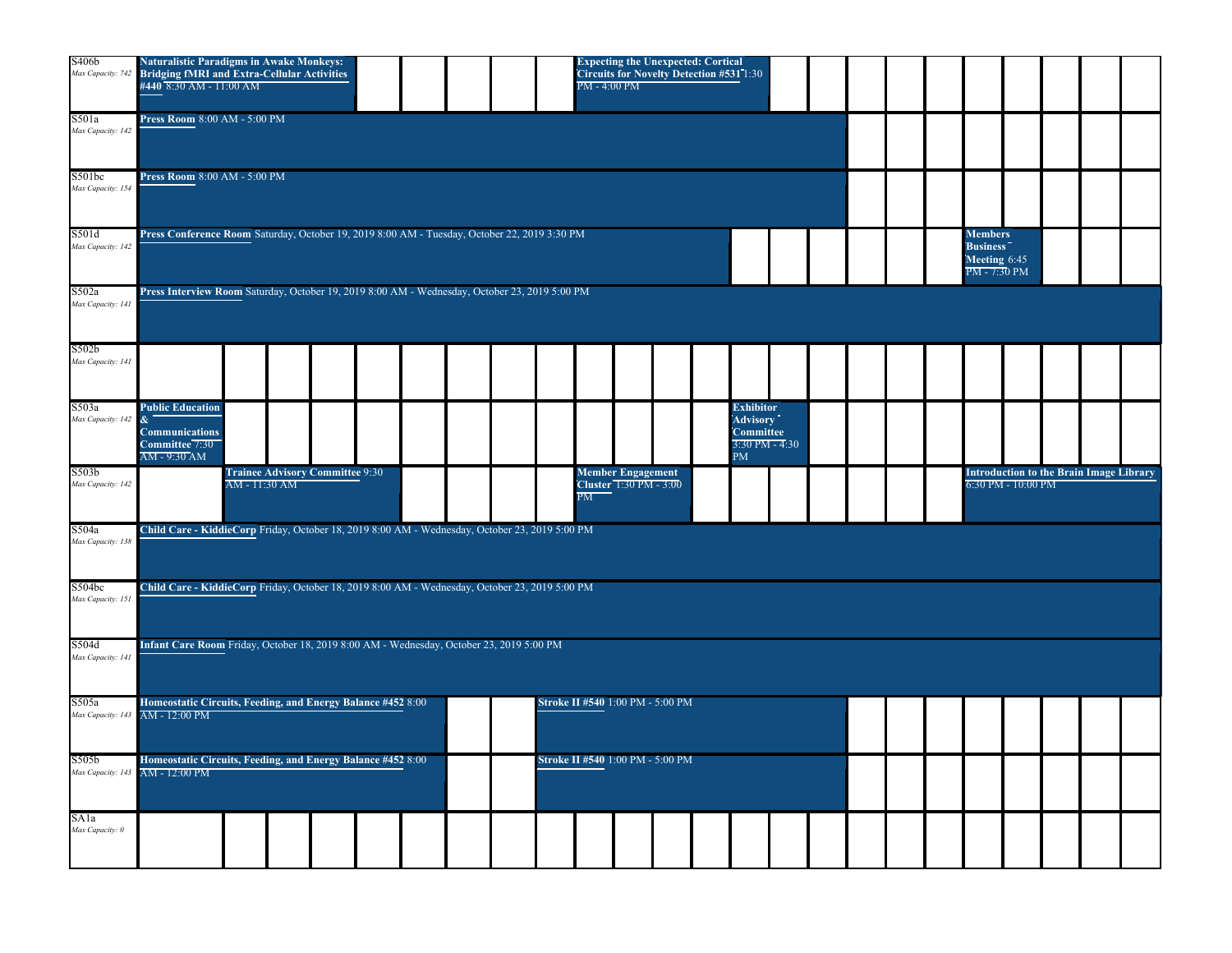| SA <sub>1</sub> b<br>Max Capacity: 0 |                                                                                                        |  |  |                                              |  |  |  |  |  |  |  |  |  |
|--------------------------------------|--------------------------------------------------------------------------------------------------------|--|--|----------------------------------------------|--|--|--|--|--|--|--|--|--|
|                                      |                                                                                                        |  |  |                                              |  |  |  |  |  |  |  |  |  |
| SA1c                                 |                                                                                                        |  |  |                                              |  |  |  |  |  |  |  |  |  |
| Max Capacity: 0                      |                                                                                                        |  |  |                                              |  |  |  |  |  |  |  |  |  |
| SA <sub>2</sub> a                    |                                                                                                        |  |  |                                              |  |  |  |  |  |  |  |  |  |
| Max Capacity: 0                      |                                                                                                        |  |  |                                              |  |  |  |  |  |  |  |  |  |
| SA <sub>2</sub> b                    |                                                                                                        |  |  |                                              |  |  |  |  |  |  |  |  |  |
| Max Capacity: 0                      |                                                                                                        |  |  |                                              |  |  |  |  |  |  |  |  |  |
| SA2c                                 |                                                                                                        |  |  |                                              |  |  |  |  |  |  |  |  |  |
| Max Capacity: 0                      |                                                                                                        |  |  |                                              |  |  |  |  |  |  |  |  |  |
| Science                              | Science Knows No Borders Room Saturday, October 19, 2019 8:00 AM - Wednesday, October 23, 2019 5:00 PM |  |  |                                              |  |  |  |  |  |  |  |  |  |
| Knows No                             |                                                                                                        |  |  |                                              |  |  |  |  |  |  |  |  |  |
| <b>Borders</b><br>Room - Hall A      |                                                                                                        |  |  |                                              |  |  |  |  |  |  |  |  |  |
| Max Capacity: 0<br><b>SfN</b> Booth  | SfN Booth Monday, October 14, 2019 9:00 AM - Wednesday, October 23, 2019 5:00 PM                       |  |  |                                              |  |  |  |  |  |  |  |  |  |
| #1005                                |                                                                                                        |  |  |                                              |  |  |  |  |  |  |  |  |  |
| Max Capacity: 0                      |                                                                                                        |  |  |                                              |  |  |  |  |  |  |  |  |  |
| SfN Info                             | SfN Information Booths Friday, October 18, 2019 2:00 PM - Wednesday, October 23, 2019 5:00 PM          |  |  |                                              |  |  |  |  |  |  |  |  |  |
| Booths - Gate<br>3 Lobby, Hall       |                                                                                                        |  |  |                                              |  |  |  |  |  |  |  |  |  |
| A Lobby,                             |                                                                                                        |  |  |                                              |  |  |  |  |  |  |  |  |  |
| Guest Svc<br>Desk                    |                                                                                                        |  |  |                                              |  |  |  |  |  |  |  |  |  |
| Max Capacity: 0                      |                                                                                                        |  |  |                                              |  |  |  |  |  |  |  |  |  |
| <b>SfN</b> Lounges<br>- Hall A       | SfN Lounges Sunday, October 20, 2019 8:00 AM - Wednesday, October 23, 2019 5:00 PM                     |  |  |                                              |  |  |  |  |  |  |  |  |  |
| Max Capacity: 0                      |                                                                                                        |  |  |                                              |  |  |  |  |  |  |  |  |  |
| Shuttle Info -                       | Shuttle Information Friday, October 18, 2019 12:00 PM - Wednesday, October 23, 2019 5:00 PM            |  |  |                                              |  |  |  |  |  |  |  |  |  |
| West<br>Transportation               |                                                                                                        |  |  |                                              |  |  |  |  |  |  |  |  |  |
| Lobby                                |                                                                                                        |  |  |                                              |  |  |  |  |  |  |  |  |  |
| Max Capacity: 0                      | Shuttle Office Shuttle Office Friday, October 18, 2019 12:00 PM - Wednesday, October 23, 2019 5:00 PM  |  |  |                                              |  |  |  |  |  |  |  |  |  |
| - West                               |                                                                                                        |  |  |                                              |  |  |  |  |  |  |  |  |  |
| Transportation<br>Lobby              |                                                                                                        |  |  |                                              |  |  |  |  |  |  |  |  |  |
| Max Capacity: 0                      |                                                                                                        |  |  |                                              |  |  |  |  |  |  |  |  |  |
| South Level 1<br>Center Lobby        |                                                                                                        |  |  |                                              |  |  |  |  |  |  |  |  |  |
| Max Capacity: 0                      |                                                                                                        |  |  |                                              |  |  |  |  |  |  |  |  |  |
| <b>Staff Meal</b>                    |                                                                                                        |  |  | Staff Meal Room - Tuesday 11:30 AM - 2:30 PM |  |  |  |  |  |  |  |  |  |
| Room - Hall A<br>Max Capacity: 0     |                                                                                                        |  |  |                                              |  |  |  |  |  |  |  |  |  |
|                                      |                                                                                                        |  |  |                                              |  |  |  |  |  |  |  |  |  |
|                                      |                                                                                                        |  |  |                                              |  |  |  |  |  |  |  |  |  |